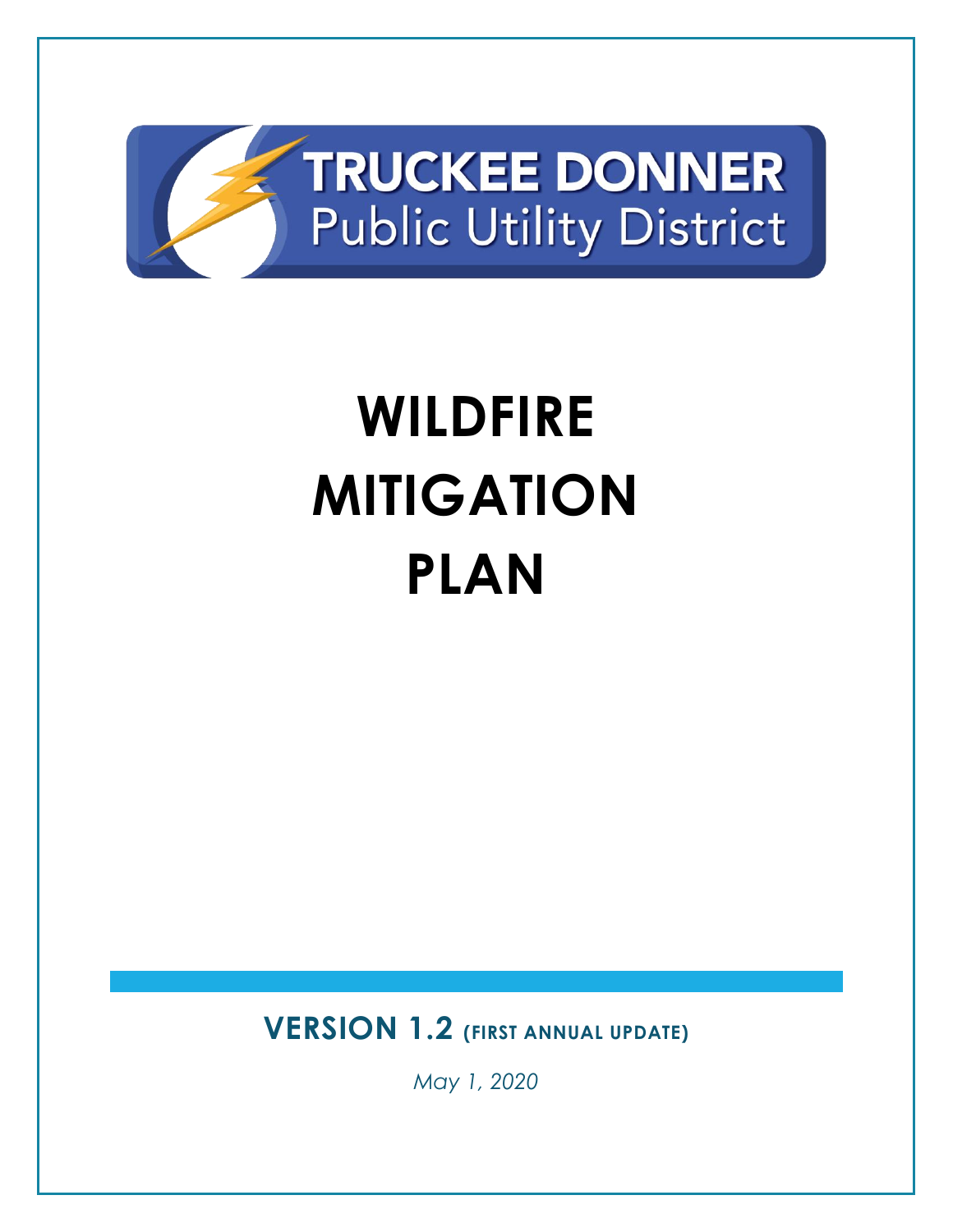# TABLE OF CONTENTS

| $\mathsf{l}$ . |                                                                                             |
|----------------|---------------------------------------------------------------------------------------------|
| А.             |                                                                                             |
| Β.             |                                                                                             |
| C.             |                                                                                             |
| Ⅱ.             |                                                                                             |
| Α.             |                                                                                             |
| Β.             |                                                                                             |
| C.             |                                                                                             |
| III.           |                                                                                             |
| Α.             |                                                                                             |
| Β.             |                                                                                             |
| С.             |                                                                                             |
| D.             |                                                                                             |
| IV.            | Wildfire Risks and Drivers associated with design, construction, operation, and             |
|                | Particular Risks and Risk Drivers Associated with Topographic and Climatological Risk<br>А. |
| Β.             |                                                                                             |
| C.             |                                                                                             |
| V.             | <b>Wildfire Preventative Strategies.</b><br>11                                              |
| Α.             |                                                                                             |
| Β.             |                                                                                             |
| С.             |                                                                                             |
|                |                                                                                             |
| D.             |                                                                                             |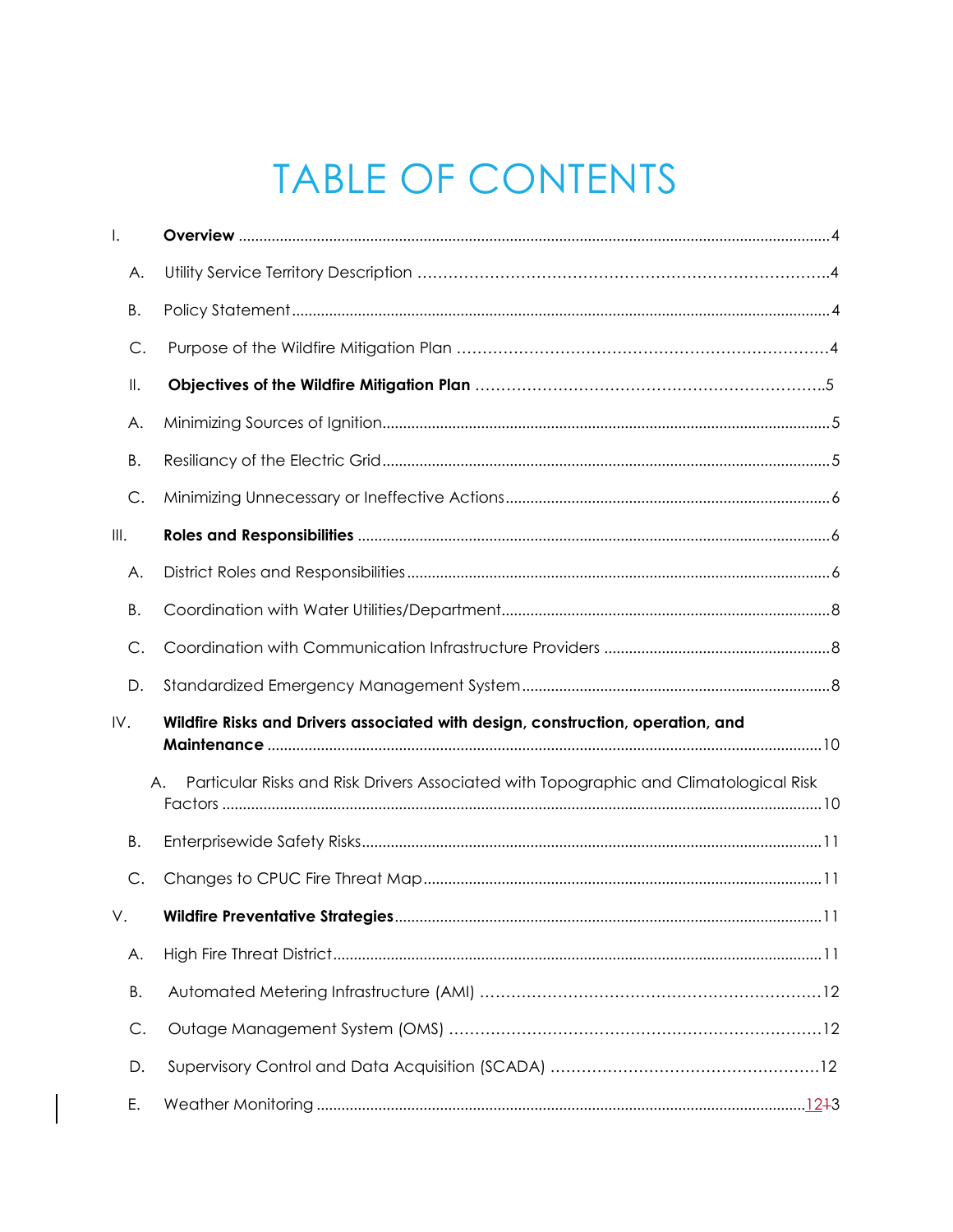| F.    |  |
|-------|--|
| G.    |  |
| Η.    |  |
| Ι.    |  |
| J.    |  |
| К.    |  |
| L.    |  |
| М.    |  |
| N.    |  |
| О.    |  |
| Ρ.    |  |
| Q.    |  |
|       |  |
| VI.   |  |
| VII.  |  |
| VIII. |  |
| Α.    |  |
|       |  |
|       |  |
| Β.    |  |
| C.    |  |
| D.    |  |
| Ε.    |  |
| IX.   |  |
| Χ.    |  |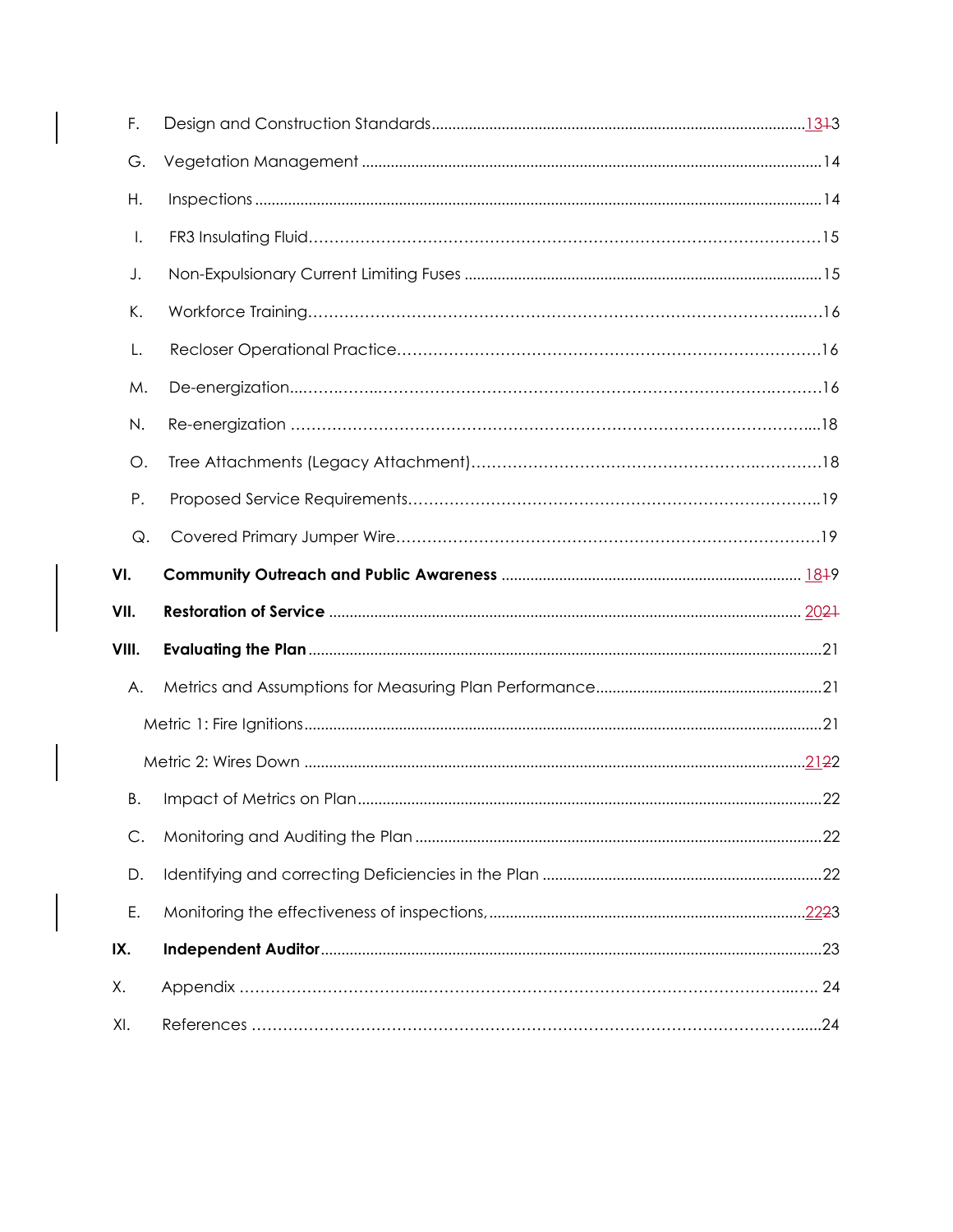# <span id="page-3-1"></span><span id="page-3-0"></span>**I. OVERVIEW**

#### A. UTILITY SERVICE TERITORY DESCRIPTION

The Truckee Donner Public Utility District (District) is a Special District of the State of California engaged in the distribution, sale and delivery of electric power and water. The District provides retail electric service to about 14,000 customers. The District is a Transmission-Dependent Utility connected to NV Energy's system and is located high on the eastern slope of the Sierra Nevada. The District is not interconnected with any other utility. The District's electric service territory is comprised of approximately 44 square miles in eastern Nevada County and approximately 1.5 square miles in adjacent Placer County. The electric system includes approximately 225 miles total with 135 miles of 12.47 kV and 14.4 kV overhead distribution lines, and about one-half mile of 60kV overhead transmission lines.

#### B. POLICY STATEMENT

The Mission of the District is to provide reliable, high quality water and electrical power services while meeting customer demand, and to manage District resources in a safe, open, responsible, environmentally sound manner at the lowest practical cost.

The District strives to manage and mitigate the risk of wildfire with a holistic approach to operating its system. The outcome of this approach is diligent stewardship of customer/owner investment in the District as it continues to construct, maintain, and operate its electric distribution system in a manner that minimizes the risk of catastrophic wildfire posed by its electrical lines and equipment. The District has applied careful consideration in the development of broad strategies to mitigate utility-posed wildfire risks while remaining consistent with the intention of Senate Bill 901 (SB 901) and other regulatory requirements.

Although staff acknowledges different designations of Tier 3 area amongst various Fire Threat Maps and the California Public Utilities Commission (CPUC) Fire Threat Map, for the purpose of prioritizing and applying operational consistency, the District will apply this WMP (Plan) as though its service area resides exclusively in Tier 3 (Exhibit A), where practicable. This methodology will be evaluated on an annual basis and adjustments made as new or substantive information becomes available.

The District will continue to closely coordinate with local fire and safety officials in the development and subsequent annual review of this Plan.

#### C. PURPOSE OF THE WILDFIRE MITIGATION PLAN

<span id="page-3-2"></span>This Wildfire Mitigation Plan (WMP or Plan) describes the range of activities the District takes to mitigate the threat of District equipment ignited wildfires. Included in within the Plan is an explanation of various programs, practices, and procedures the District utilizes to comply with SB 901.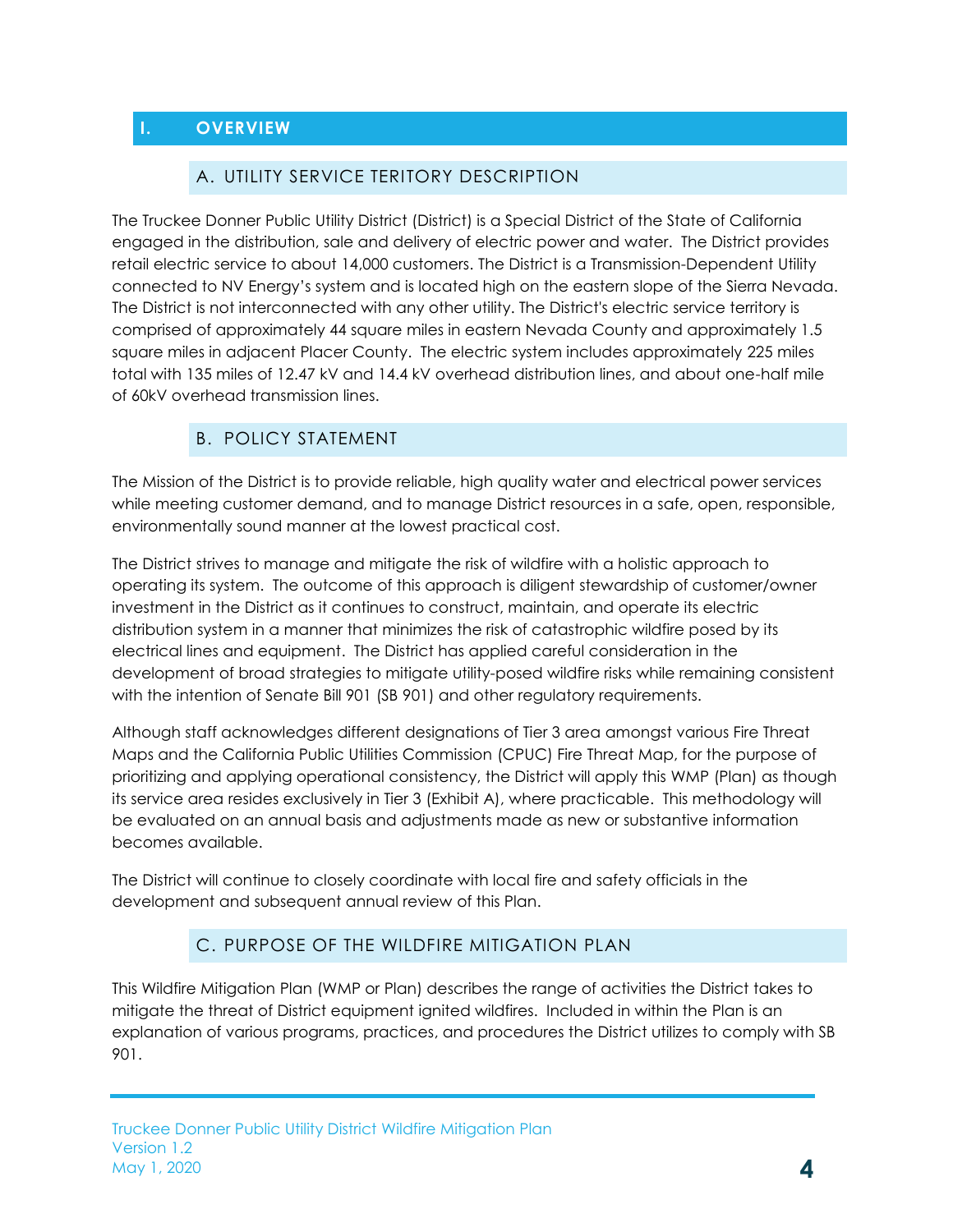This Plan is subject to direct approval by the District's Board of Directors and is implemented by the General Manager. The District's Board adopted the initial WMP on July 17, 2019 and this is the first annual update. This Plan complies with the requirements of Public Utilities Code Section 8387 for publicly owned electric utilities to prepare a wildfire mitigation Plan by January 1, 2020, and annually review it thereafter.

# D. ORGANIZATION OF THE WILDFIRE MITIGATION PLAN

This Wildfire Mitigation Plan includes the following elements:

- Objectives of the Plan;
- Roles and responsibilities for executing the Plan;
- Identification of key wildfire risks and risk drivers;
- Description of wildfire prevention strategies;
- Metrics for measuring performance of the Plan and identifying areas for improvement; and
- Community outreach and education.

#### <span id="page-4-1"></span><span id="page-4-0"></span>**II. OBJECTIVES OF THE WILDFIRE MITIGATION PLAN**

#### A. MINIMIZING SOURCES OF IGNITION

The primary goal of this Plan is to minimize the probability the District's distribution system may be an original or contributing source of ignition. The District has evaluated the prudent and costeffective improvements to its physical assets, operations, and training that can help to meet this objective. Further, the District is updating operational practices to reflect its commitment to prudent system management and will continue to explore new opportunities for improving the efficacy of the Plan.

The District utilizes the California Public Utility Commission (CPUC) state-wide Fire Threat Map (Map) adopted January 19, 2018 (Exhibit A), in addition to informational fire threat maps from other State of California Government agencies to inform and aid in the development of this Plan and its subsequent updating. The CPUC Map designates a portion of the District's service territory (predominantly the Tahoe Donner area) as Tier 3 (Extreme); additionally, areas circumnavigating the Tahoe Donner area are designated as Tier 2 (Glenshire, Martis Valley, Truckee, and Donner Lake) with interspersed locations identified as Tier 1, or exempt from the High-Fire-Threat-District (HFTD).

# B. RESILIENCY OF THE ELECTRIC GRID

<span id="page-4-2"></span>The secondary goal of this Plan is to ensure and improve where practicable, system resiliency. System resiliency is defined by the National Infrastructure Advisory Council as the ability to reduce the magnitude and/or duration of disruptive events. As part of the development of this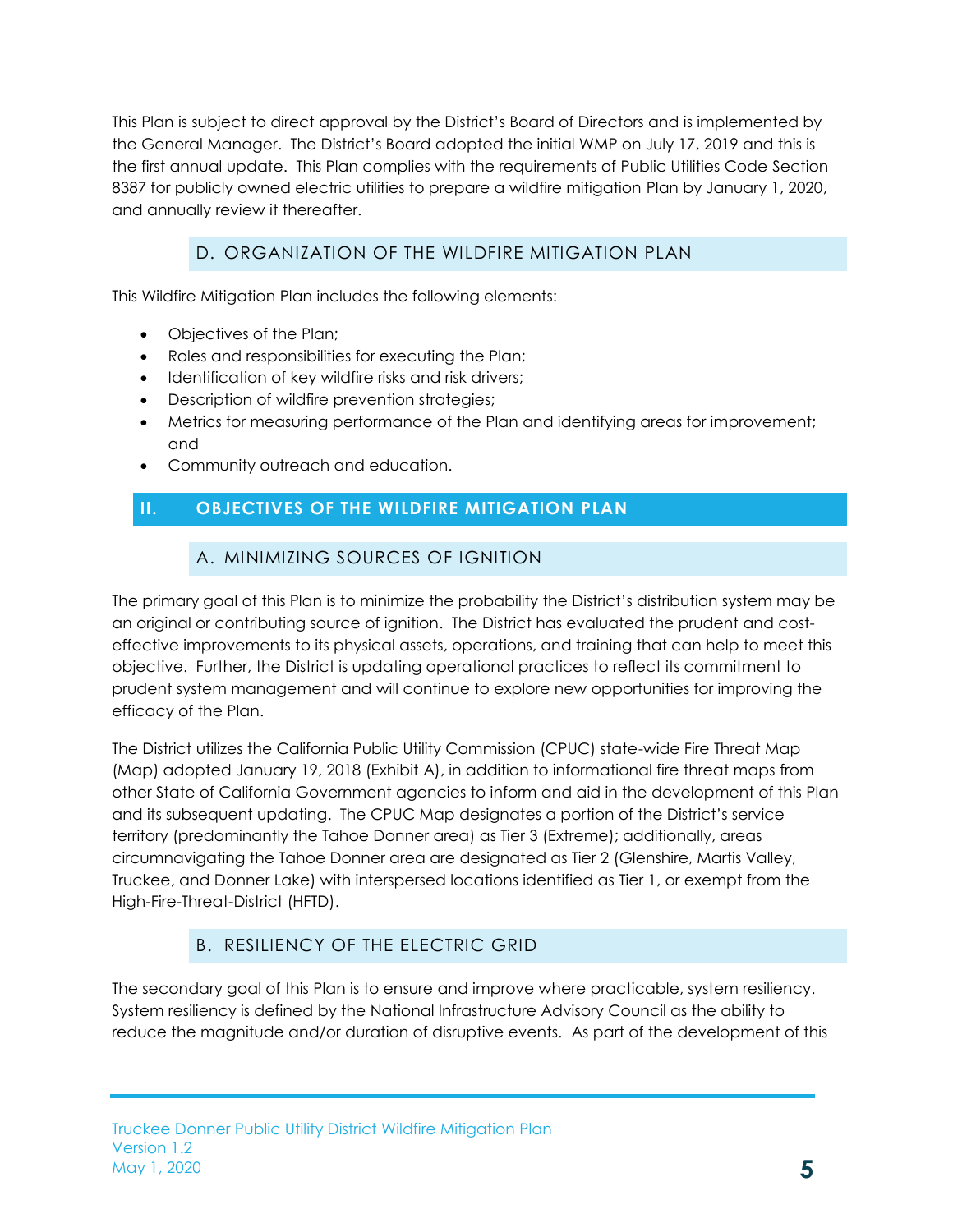Plan, the District assesses new industry practices and technologies that may reduce the likelihood of a disruption in service or improve the timeline for restoration of service.

To accomplish this, the District utilizes heavy-loading construction standards that are designed to withstand sustained heavy winds; covered jumper wire (where practicable); FR3 insulating fluid; current limiting fuses; and vegetation management, among other operational practices. The Districts distribution system has already been designed to be sectionalized by individual circuit with open points at each tie point.

#### C. MINIMIZING UNNECESSARY OR INEFFECTIVE ACTIONS

<span id="page-5-0"></span>The final goal for this Plan is to measure the effectiveness of specific mitigation strategies as they apply to the District. Where a particular action, program, or protocol is determined to be unnecessary or ineffective, the District will evaluate whether modification or replacement is suitable. This approach will also help determine if more cost-effective measures would produce the same or better results.

This is discussed in more depth in section VIII. D – Identifying and correction deficiencies.

#### <span id="page-5-2"></span><span id="page-5-1"></span>**III. ROLES AND RESPONSIBILITIES**

#### A. DISTRICT ROLES AND RESPONSIBILITIES



#### **Truckee Donner Public Utility District**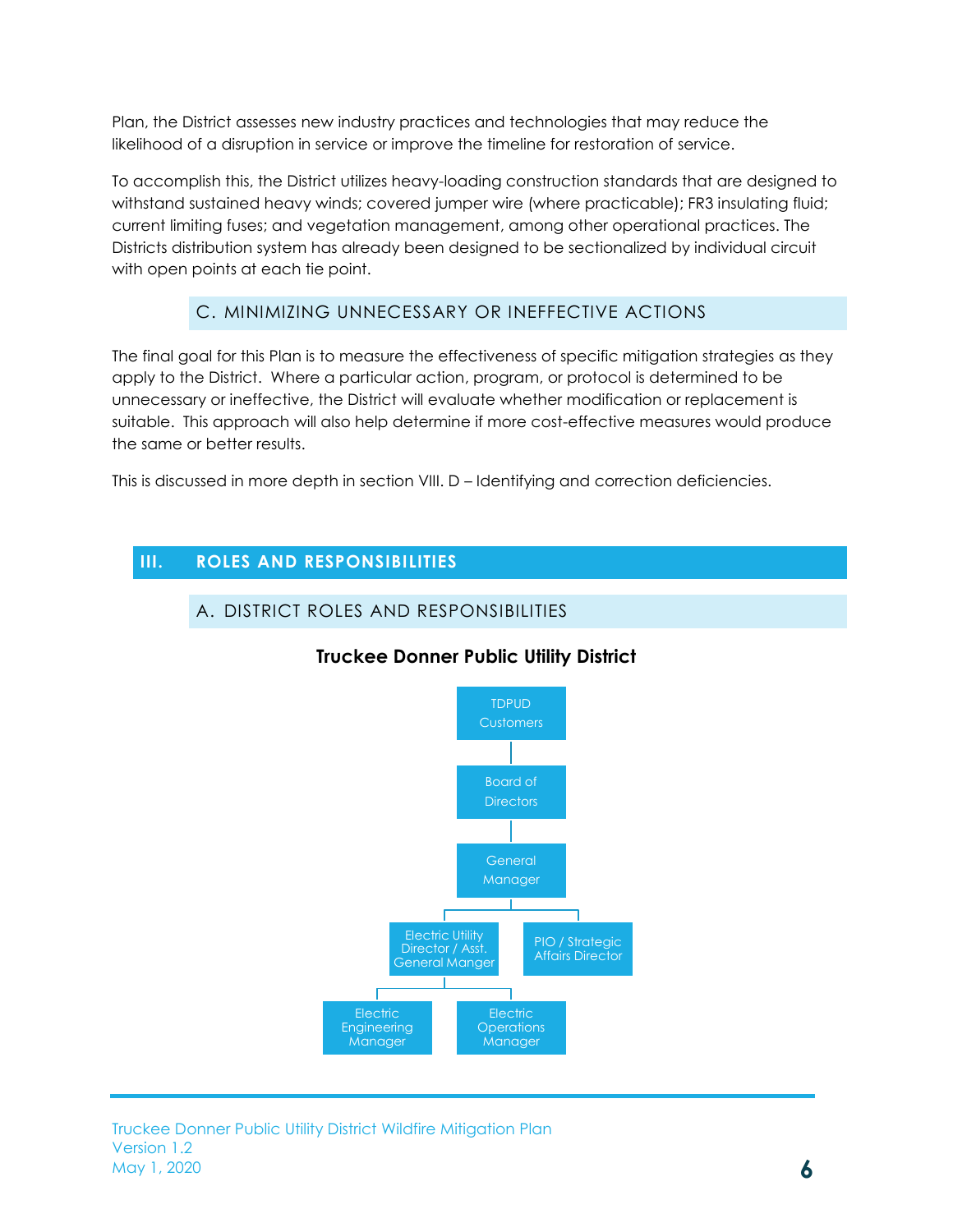The District utilizes a Board/General Manager reporting hierarchy.

Board members are elected at large by District customers to rotating four-year terms, representing constituents across the District's service territory. The Board President and Vice President are in title; these positions are nominated and appointed by the Board annually. The Board is responsible for adoption of all policy and delegates the operational implementation of policy to the General Manager.

The General Manager has full operational authority of the District and operates as the Chief Executive, reporting directly to the Board. The General Manager provides direction and management to all District staff while implementing Board adopted policy.

The Public Information Officer (PIO) / Strategic Affairs Director, serves as the District's public liaison to outside agencies as well as responding to requests for information, including proactively promulgating public awareness outreach or emergency information.

The Electric Utility Director / Assistant General Manager (AGM) has overall functional management of the Electric Utility and provides day-to-day oversight of the Electric Utility. The Electric Utility Director utilizes the Electric Operations Manager and Electric Engineering Manager for division oversight. The AGM also assumes the operational authority of General Manager in the absence of the General Manager.

The Electric Operations Manager oversees the daily electric utility operations, including; construction; maintenance; energy control; fleet; vegetation management; and other ancillary daily duties. The Electric Operations Manager maintains functional management of assigned divisions within the Electric Utility and reports to the Electric Utility Director.

The Electric Engineering Manager oversees the design/engineering tasks associated with distribution system modification and development/maintenance of material specifications. The Electric Engineering Manager maintains functional management over the electric engineering related tasks within the Electric Utility and reports directly to the Electric Utility Director.

District staff have the following responsibilities regarding fire prevention, response and investigation:

- Conduct work in a manner that will minimize potential fire dangers;
- Take all reasonable and practicable actions to prevent and suppress fires resulting from District electric facilities;
- Coordinate with Federal, State, and Local fire management personnel to ensure that appropriate preventative measures are in place;
- Immediately report fires, pursuant to specified procedures;
- Take corrective action when observing or having been notified that fire protection measures have not been properly installed or maintained;
- Ensure compliance with relevant Federal, State, and industry standard requirements;
- Ensure that wildfire data is appropriately collected; and
- Maintain adequate training programs for all relevant employees.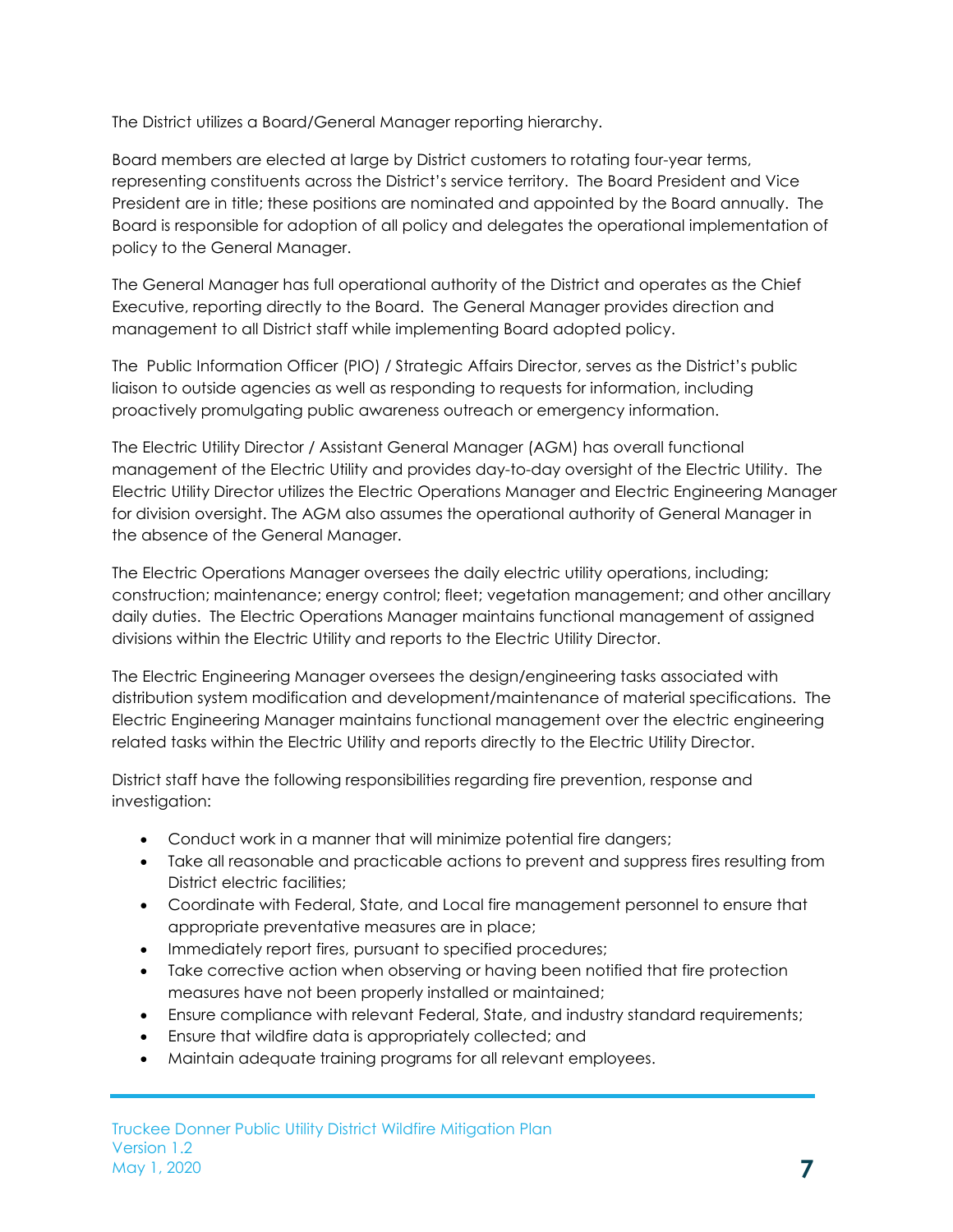#### B. COORDINATION WITH WATER UTILITIES/DEPARTMENT

<span id="page-7-0"></span>The District owns and operates a Water Utility within its service territory, providing retail service to approximately 13,000 customers. When electric operations could or are known to impact the water utility, District electric and water staff will coordinate so as to mitigate, or where practicable, eliminate impact to electric and/or water service continuity. District electric staff collaborates proactively to notify District water staff of planned outages and communicate as quickly as practicable during emergency power outages that impact one or both enterprises. This emergency notification will be extended to the Truckee Fire District and other agencies as needed.

#### C. COORDINATION WITH COMMUNICATION INFRASTRUCTURE PROVIDERS

<span id="page-7-1"></span>Communications providers are notified via the District's reverse auto-dial system for planned service disruptions. Further, during emergency operations, District staff update the customerfacing information website dashboard at [https://www.tdpud.org/i-want-to/outagecenter.](https://www.tdpud.org/i-want-to/outagecenter) Local communication service providers are included in our NV Energy Public Safety Outage Management (PSOM) notification process. Local communication service providers are:

Verizon, Suddenlink, AT&T, Plumas Sierra Telecom

#### D. STANDARDIZED EMERGENCY MANAGEMENT SYSTEM

<span id="page-7-2"></span>As a local governmental agency, <sup>1</sup> the District has planning, communication, and coordination obligations pursuant to the California Office of Emergency Services' Standardized Emergency Management System ("SEMS") Regulations,<sup>2</sup> adopted in accordance with Government Code section 8607. The SEMS Regulations specify roles, responsibilities, and structures of communications at five different levels: field response, local government, operational area, regional, and state.3 Pursuant to this structure, the District regularly coordinates and

l

(1) "Field response level" commands emergency response personnel and resources to carry out tactical decisions and activities in direct response to an incident or threat.

(2) "Local government level" manages and coordinates the overall emergency response and recovery activities within their jurisdiction.

(3) "Operational area level" manages and/or coordinates information, resources, and priorities among local governments within the operational area and serves as the coordination and communication link between the local government level and the regional level.

(4) "Regional level" manages and coordinates information and resources among operational areas within the mutual aid region designated pursuant to Government Code §8600 and between

<sup>&</sup>lt;sup>1</sup>As defined in Cal. Gov. Code § 8680.2.

<sup>2</sup> 19 CCR § 2407.

<sup>3</sup> Cal. Gov. Code § 2403(b):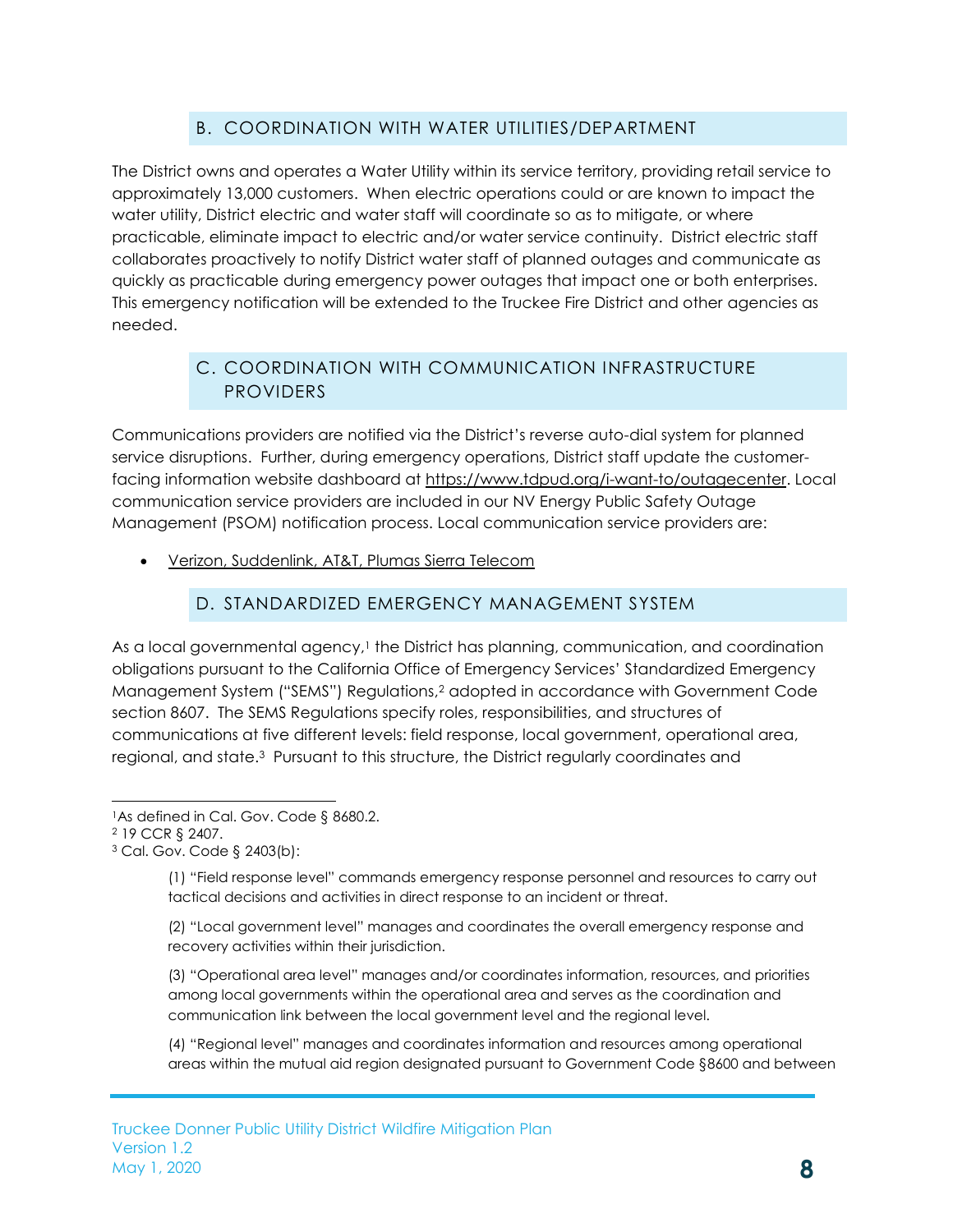communicates with the relevant safety agencies as well as other relevant local and State agencies.

The District will support Emergency Operation Center (EOC) operations, when requested by an emergency manager representing local or State agencies. Support could include the exchange of information, supplying resources, or staffing an EOC.

Under the SEMS structure, a significant amount of preparation is done through advanced planning at the county level, including the coordination of effort of public, private, and nonprofit organizations. Generally, the majority of the District's service territory resides in Nevada County. When Nevada County serves as the Operational Area, which is guided by the Operational Area Emergency Service Council (Nevada County) and is made headed by the Chairman of the Board of Supervisors (or designee). The Operational Area includes local and regional organizations that bring relevant expertise to the wildfire prevention and recovery planning process. These participants include:

- Director of Emergency Services; Nevada County. Stephen Monaghan (steve.monaghan@co.nevada.ca.us, 530-265-1238)City of Nevada City (or designee);
- City of Grass Valley (or designee);
- Town of Truckee (or designee);
- Nevada Irrigation District (or designee);
- Nevada County Fire Chief's Association (or designee);
- Nevada County Sheriff (or designee);
- American Red Cross (or designee);
- Tahoe National Forest (or designee);
- California Department of Forestry & Fire Protection (or designee);
- Sierra Nevada Memorial Hospital (or designee);
- Pacific Gas & Electric (or designee);

l

- Nevada County Public Health Administrator (or designee)
- Placer County Public Health Administrator (or designee); and
- Such others as the Council requests be in attendance.

Additionally, a small portion of the District's service territory resides in Nevada County, overseen by the Nevada County Operational Area Emergency Services Council (NC-ESC). The NC-ESC Operational Area includes local and regional organizations that bring relevant expertise to the wildfire prevention and recovery planning process. The District will support Emergency Operation Center (EOC) operations for the NC-ESC, when requested by an emergency

the operational areas and the state level. This level along with the state level coordinates overall state agency support for emergency response activities.

<sup>(5) &</sup>quot;State level" manages state resources in response to the emergency needs of the other levels, manages and coordinates mutual aid among the mutual aid regions and between the regional level and state level, and serves as the coordination and communication link with the federal disaster response system.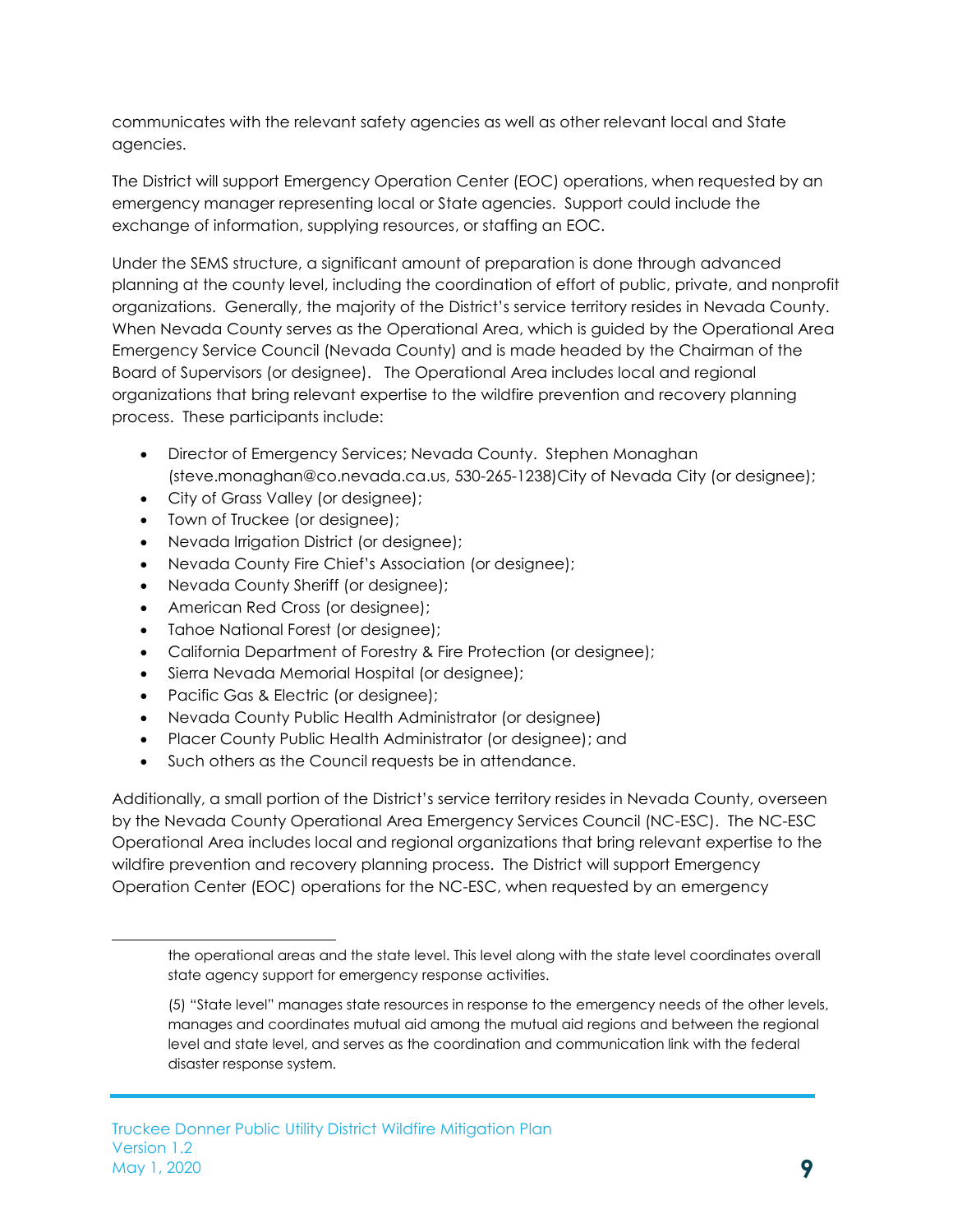manager representing local or State agencies. Support could include the exchange of information, supplying resources or staffing an EOC.

Pursuant to the SEMS structure, the District participates in training exercises with its counterparts both in field drills and tabletop exercises.

The District is a member of the California Utility Emergency Association (CUEA), which plays a key role in ensuring communications between utilities and emergency responders during emergencies. The District also participate in the Western Energy Institute's Western Region Mutual Assistance Agreement (WRMAG), which is a mutual assistance agreement covering utilities across a number of western states. In addition to those agreements, the District is also signatory to the American Public Power Association (APPA) mutual aid agreement, providing nationwide access to resources for system restoration and support after a major event that exhausts District resources.

#### <span id="page-9-1"></span><span id="page-9-0"></span>**IV. WILDFIRE RISKS AND DRIVERS ASSOCIATED WITH DESIGN, CONSTRUCTION, OPERATION, AND MAINTENANCE**

#### A. PARTICULAR RISKS AND RISK DRIVERS ASSOCIATED WITH TOPOGRAPHIC AND CLIMATOLOGICAL RISK FACTORS

Per PUC 8387 (C) (as amended on 7/12/19): "A description of the preventive strategies and programs to be adopted by the local publicly owned electric utility or electrical cooperative to minimize the risk of its electrical lines and equipment causing catastrophic wildfires, including consideration of dynamic climate change risks."

The District will continue to respond to the existing and potential impacts of climate change including projected increases in temperature, severe storms, flooding, and climate-related increases in population.

Increased population is possible due to climate refuges leading to increases in both full-time and transient population, more traffic, etc. This concept is part of Truckee's climate adaptation and mitigation plan.

Within the District's service territory and the surrounding areas, the primary risk drivers for wildfire are the following:

- Climate change;
- Extended drought;
- Vegetation type;
- High winds;
- Mountainous terrain/accessibility;
- Tree mortality;
- Lightning;
- Increased population; and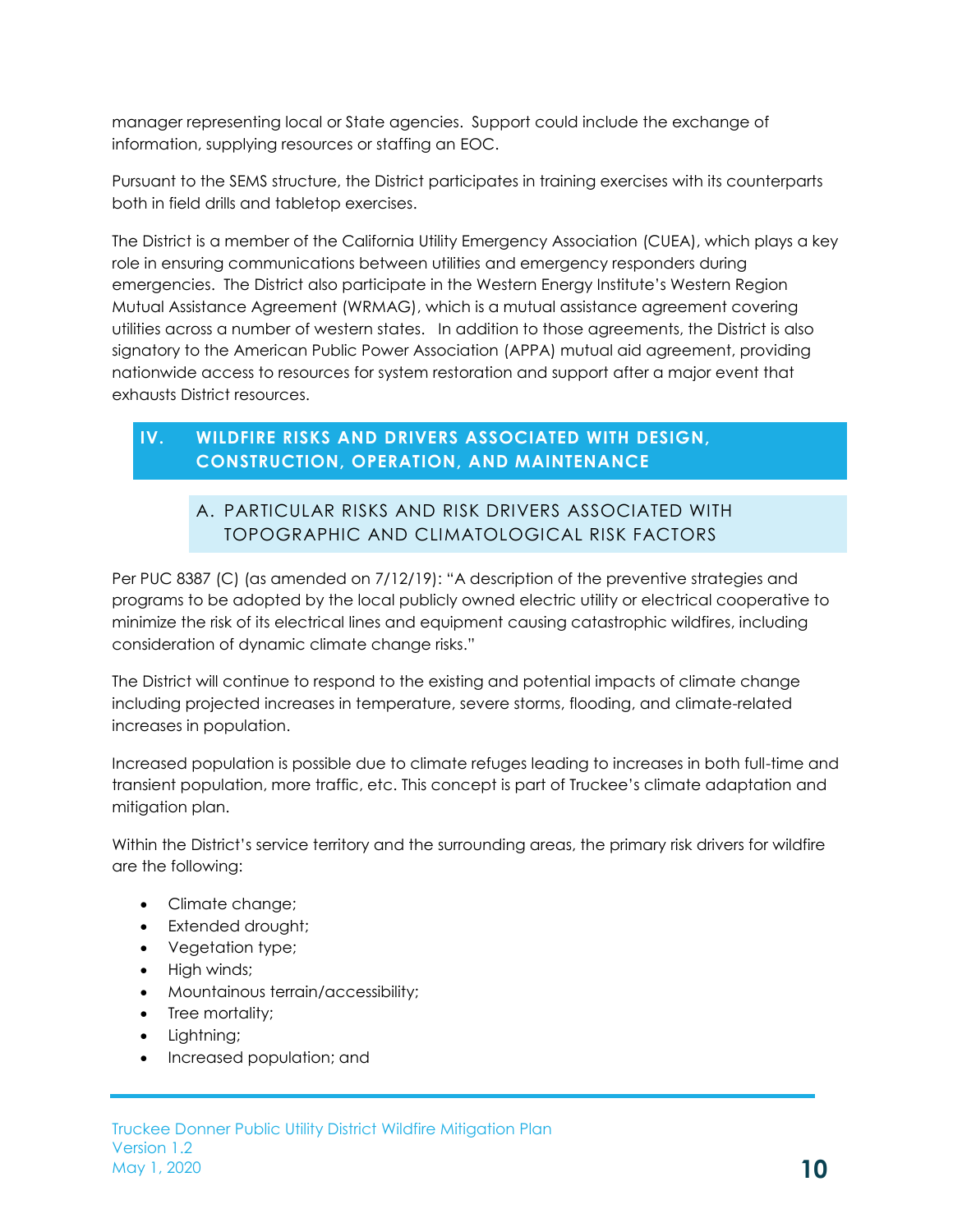Lack of early fall precipitation.

#### B. ENTERPRISE-WIDE SAFETY RISKS

<span id="page-10-0"></span>The District will use a methodical approach to address/mitigate enterprise safety risks. This approach will utilize both Risk Assessment (RA) and intimate knowledge of our operational practices. RA is a process to identify and manage potential risks that could undermine core business functions, threaten business continuity or impact recover. RA will be used to analyze safety risks, which include:

- Pole Replacement Ranking Tool (Attachment 2);
- Unavailability of NV Energy's transmission (Donner Lake Substation & Tahoe Donner Substation) interconnection & its distribution interconnection (Glenshire);
- Unavailability of CalPeco / Liberty Utilities' alternate distribution feed (Glenshire);
- Loss of Internet connectivity:
- Loss of radio communications;
- Loss of cellular communications:
- Impacts of system de-energization; and
- Impacted roadways limiting movement of personnel and equipment.

#### C. CHANGES TO CPUC FIRE THREAT MAP

<span id="page-10-1"></span>The District does not recommend any changes to the CPUC state-wide Fire Threat Map, adopted January 19, 2018, at this time. Future changes in District knowledge or recommendations going forward will be communicated as required by statute.

# <span id="page-10-3"></span><span id="page-10-2"></span>**V. WILDFIRE PREVENTATIVE STRATEGIES**

# A. HIGH FIRE THREAT DISTRICT

The District participated in the development of the California Public Utilities Commission's (CPUC) Fire-Threat Map,<sup>4</sup> which designates the HFTD. In the map development process, the District served as a territory lead, and worked with Cal Fire, CPUC staff and local fire officials to identify areas of the District's service territory which are at an elevated or extreme risk of power line ignited wildfire. The District incorporated the High Fire Threat District into its construction, inspection, operation, maintenance, repair, and vegetation management practices.

The Fire Threat Areas as designated by both CalFire and the CPUC have been incorporated into the District's Geographic Information System (GIS) in order to overlay with District Water and Electric facilities and identify any infrastructure within areas of high fire threat.

# B. AUTOMATED METERING INFRASTRUCTURE (AMI)

l <sup>4</sup> Adopted by CPUC Decision 17-12-024.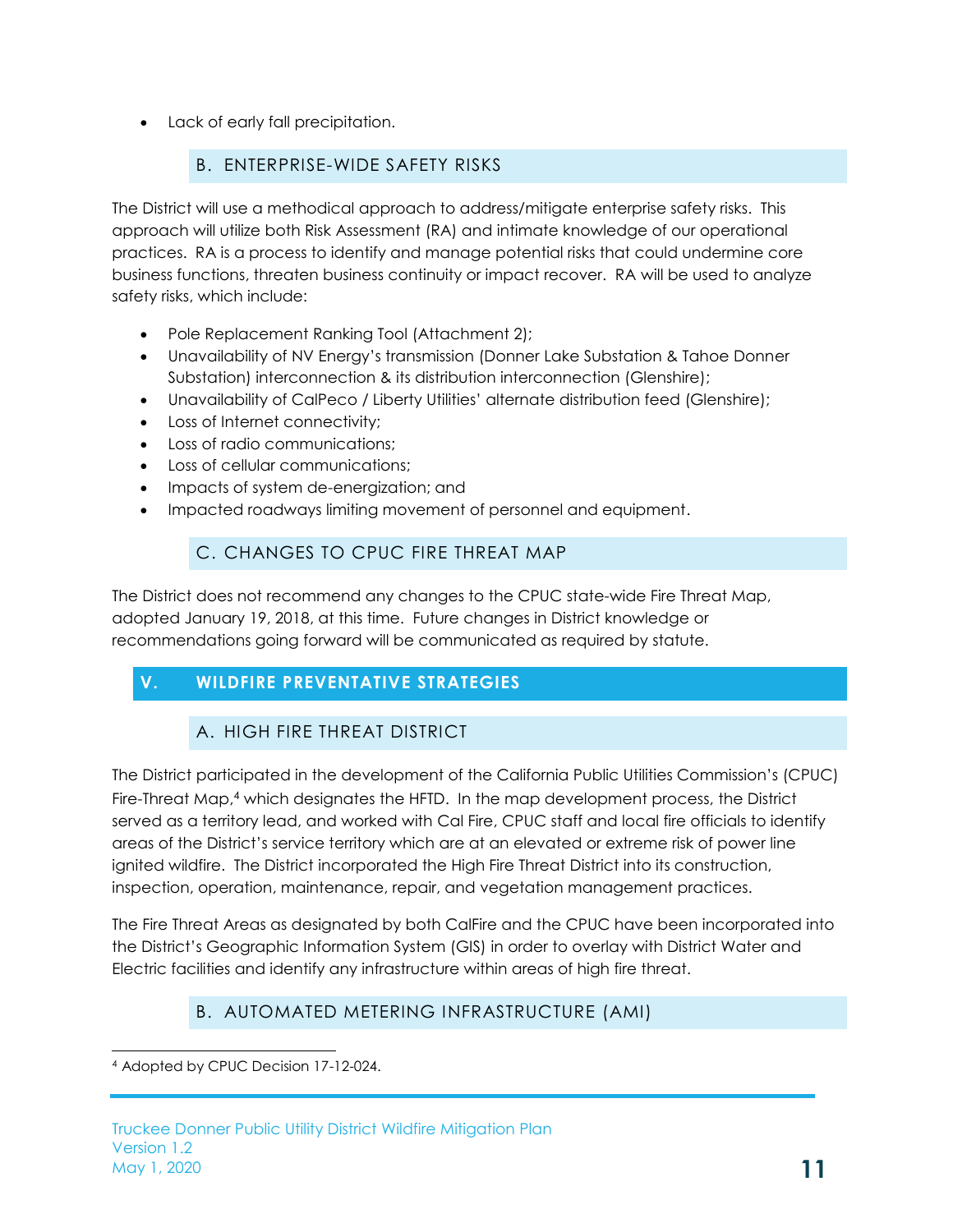The District has invested in and deployed advanced metering infrastructure within our service territory. AMI is an integrated system of smart meters, communications networks, and data management systems that enable two-way communication between utilities and customers. The system provides a number of important functions that were not previously possible or had to be performed manually, such as the ability to automatically and remotely measure electricity use, connect and disconnect services, detect tampering, identify and isolate outages, and monitor voltages.

# <span id="page-11-0"></span>C. OUTAGE MANAGEMENT SYSTEM (OMS)

Since 2007, the District has utilized Schneider Electric's Responder Outage Management System (OMS) within the GIS for tracking and responding to electric outages and system hazards. The OMS automatically captures outage information in real time from all AMI meters and also captures incoming phone calls from the public and District customers. The OMS very quickly consolidates field events and alerts staff to potential issues impacting the electric system. In 2019, the District extended categorizing incidents to include Fires, Hazard Trees, or branches in proximity of electric lines. The Wires Down category has been tracked since the program's inception in 2007.

In addition to tracking active hazards to the system, all calls entered into the OMS can later be used for reporting based on Outage Cause, Duration, System Device, and number of customers affected. This information is used by District engineers to plan electric system upgrades and device replacements. Events recorded in the OMS are stored in the Responder Archives and are available for engineering and operations staff upon request and made available to public agencies as part of yearly CPUC reporting requirements on reliability indices.

# D. SUPERVISORY CONTROL AND DATA ACQUISITION (SCADA)

The District has invested in a robust fiber-based SCADA system that provides staff the capability to operate the substation reclosures on supervisory control from the District office or remotely through a secure VPN connection.

The District is investigating an upgrade to the system to allow for supervisory control of all field reclosures, a function which is currently unavailable. These functions would allow the District to remotely turn all reclosures on to Non-reclose (One Shot) annually from early June to early November to minimize the risk of fires caused by arcing or faults. Currently we need to manually place these reclosures on non-reclose.

# E. WEATHER MONITORING

The District monitors current and forecasted weather data from a variety of sources including:

- The National Oceanic and Atmospheric Administration (NOAA);
- United States National Weather Service (NWS);
- United States Forest Service Wildland Fire Assessment System;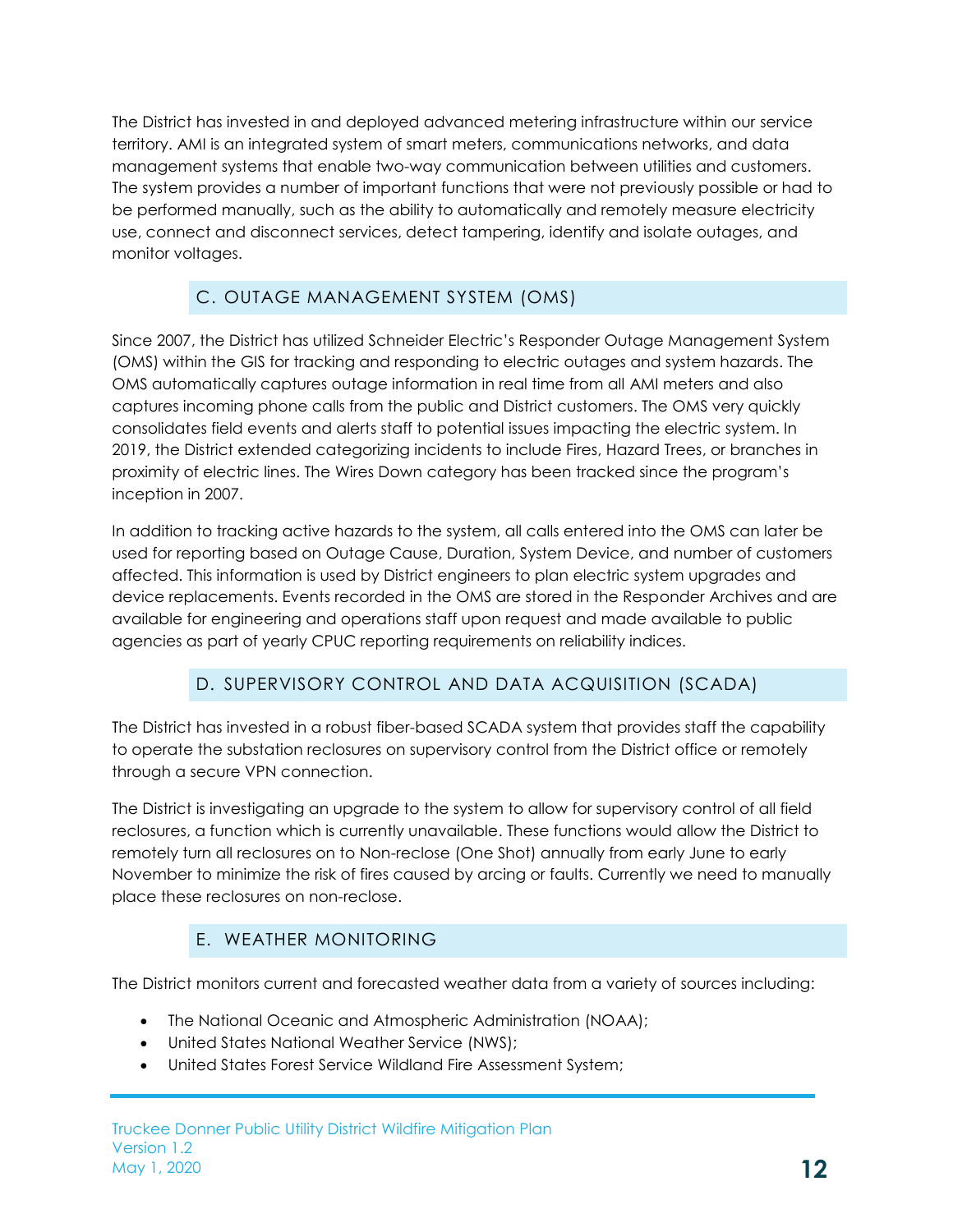- National Fire Danger Rating System;
- National Interagency Fire Center Predictive Services for Northern and Southern California;
- Internal knowledge of local conditions.

Each day, the District will assign one of four operating conditions based on the relevant weather data and knowledge of local conditions:

- **(1) Normal:** During normal conditions, no changes are made to operations or work procedures.
- **(2) Elevated:** During elevated fire-risk conditions, District staff will perform normal work with an elevated level of observation for environmental factors that could lead to an ignition.
- **(3) Extreme:** During extreme fire-risk conditions, the District may delay routine work on energized primary lines (12.47kV & 14.4kV). The District may perform necessary work to preserve facilities or property. Extreme weather is defined as: weather phenomena that are at the extremes of the historical distribution and are rare for a particular place and/or time, especially severe or unseasonal weather. Such extremes include severe thunderstorms; severe snowstorms; ice storms; blizzards; flooding; high winds; or heat waves.
- **(4) Red Flag:** If the National Weather Service declares a Red Flag Warning (RFW) for any portion of District's service territory, the District will delay all routine work on energized primary lines (12.47kV & 14.4kV). The District may perform necessary work to preserve facilities or property.

#### F. DESIGN AND CONSTRUCTION STANDARDS

<span id="page-12-0"></span>District electric facilities are designed and constructed to meet or exceed relevant Federal, State, and industry standards. The District treats State of California, General Order 95 (GO 95) as a guiding standard for design and construction of overhead electrical facilities. The District meets or exceeds all standards in GO 95 and constructs its facilities consistent with the "heavyloading" district as defined by the CPUC (Exhibit B). As a result of this approach, the District's system is hardened and more resilient to extreme weather events than systems that do not build to a heavy-loading district standard.

The District monitors trends in materials, technology and work methods to evaluate prudent operational changes to enhance the efficacy of wildfire mitigation. These evaluations include:

- Engineering Pole Ranking Tools;
- Intrusive Pole Inspections;
- New Construction Methods/Materials;
- Undergrounding New Construction; and
- Tree Wire (covered wire) Use, where applicable.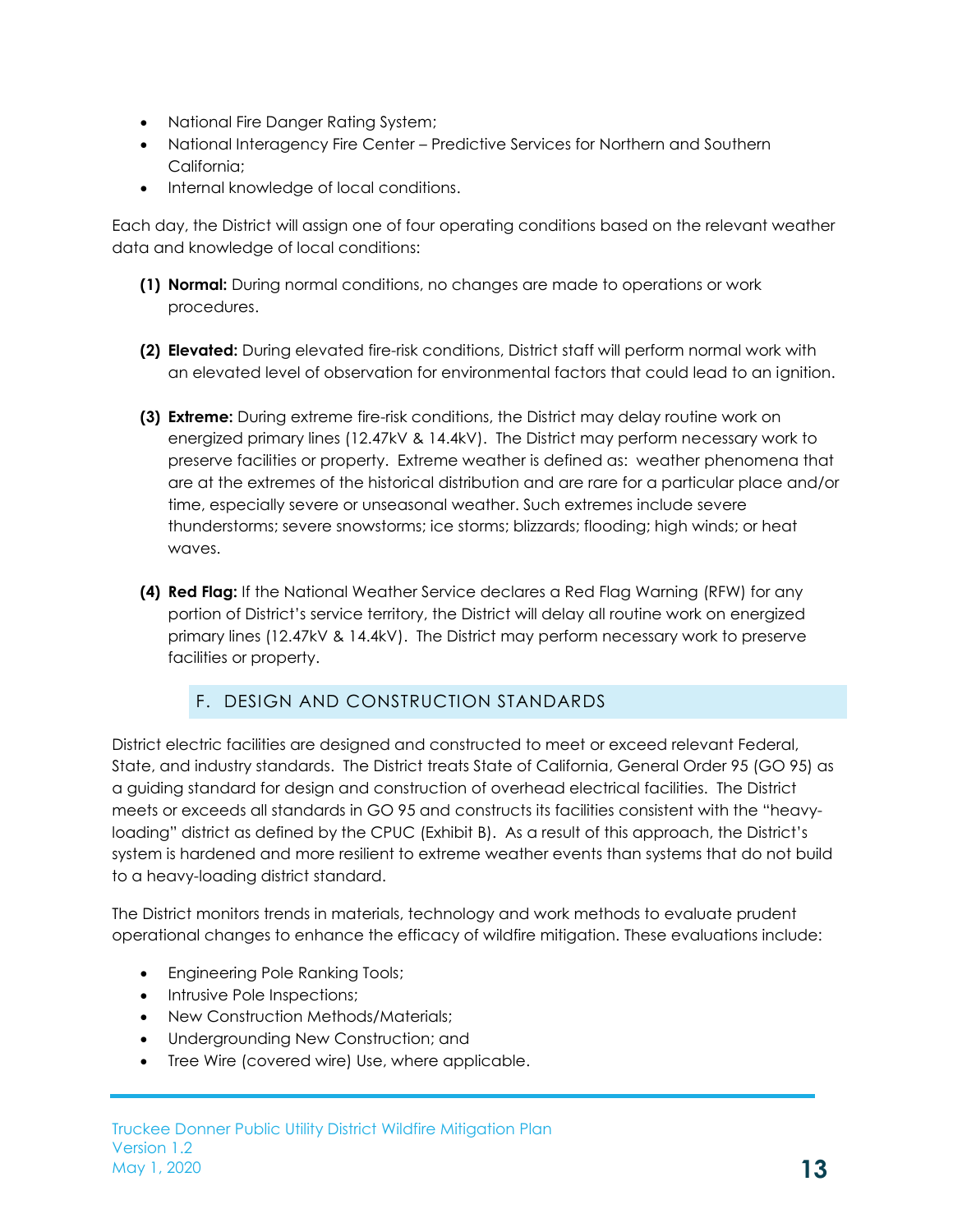#### G. VEGETATION MANAGEMENT

<span id="page-13-0"></span>The District meets or exceeds minimum State standard(s) for vegetation management practices. For distribution level facilities, the District meets: (1) Public Resources Code section 4292; (2) Public Resources Code section 4293; (3) GO 95 Rule 35 (Exhibit C); and (4) the GO 95 Appendix E Guidelines to Rule 35 (Exhibit D). These standards require significantly increased clearances in a HFTD area. The time-of-trim guidelines do not establish a mandatory standard, but instead provide guidance to utilities. The District will use specific knowledge of growing conditions and tree species to determine the appropriate time of trim clearance in each circumstance.

The District has developed a comprehensive Vegetation Management Plan (VMP) (Attachment 1) that complies with the aforementioned statues. In addition, the VMP is subject to updates from time-to-time as practices and technology evolve.

As part of the District's Tree Trimming Program, contractors and internal District staff are equipped with District provided mobile devices to record the location and dates of tree trimming work. All tree trimming inspection records are stored in the District's Geographic Information System (GIS) and are used for reporting yearly tree trimming progress and planning future tree trimming routes and locations.

In addition to planned Tree Trimming, the District's Customer Information System (CIS) also records customer calls regarding concern for potential tree hazards in proximity to electric lines. Service Orders are created for crews to respond to and correct hazard tree reports, as well as record the outcome of the hazard. This information can also be used for reporting the number of customer calls regarding hazard trees, number of hazard tree removals, and number of occurrences by location. This program began in 2005 and, continuing for 2020, the District will be on a five year cutting cycle.

(Vegetation management practices within the District's service territory are governed by: Public Resource Code 4292; Public Resource Code 4293; and, California General Order 95, Rule 35.)

#### H. INSPECTIONS

<span id="page-13-1"></span>The District meets or exceeds the minimum inspection requirements provided in CPUC GO 165, Table 1 (Exhibit E) and CPUC GO 95, Rule 18 (Exhibit F). Pursuant to these rules, the District inspects electric facilities in the High Fire Threat District more frequently than its counterparts in non-HFTD areas. Additionally, District staff use their knowledge of the specific environmental and geographical conditions to determine when areas may require more frequent inspections. The District utilizes GO 95 and GO 165 as its guiding document, as part of a robust asset management/maintenance program.

The District's GIS contains records for electric system inspections performed as part of the General Order (G.O) Inspection program. District Crews are equipped with mobile devices with access to the District's GIS data in order to record inspections and report any potential issues to be corrected. Beginning in 2019, this inspection program was extended to capture potential tree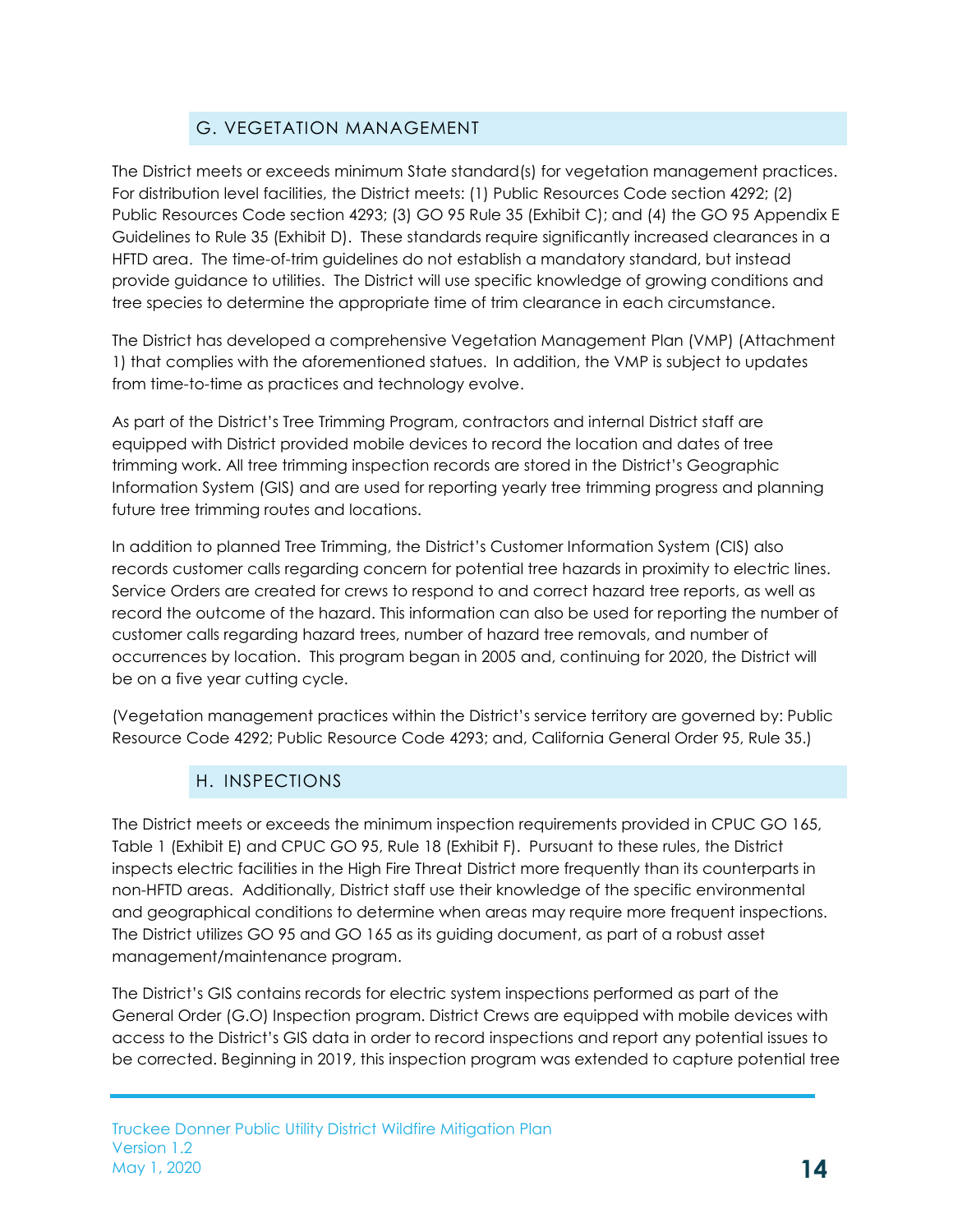hazards in proximity to electric infrastructure. Corrections and repairs to the system are also recorded as part of this program, and data is available to the District's engineering and operations staff in order to plan repairs and upgrades to the electric system. This program began in 2011.

The District's goal is to ensure that all inspections performed within its service territory are complete before the beginning of the historic fire season, typically by June 1. The District monitors drought conditions and other relevant factors throughout the year to determine if inspections should be completed on an adjusted timeline.

If District staff discovers a facility in need of repair that is owned by an entity other than the District, the District will notify the facility owner in writing, as well as notify the agency having jurisdiction.

# I. FR3 INSULATING FLUID

<span id="page-14-0"></span>Envirotemp FR3 fluid is a dielectric insulating fluid that is a natural ester derived from vegetable oils. FR3 has an extremely high flashpoint, in excess of two times that of its traditional mineral oil counterpart (360 degrees vs 160 degree Celsius). With the exception of padmounted switchgear, the District switched exclusively to FR3 dielectric insulating fluid circa 2008 and it is now a requirement for all new oil insulated equipment, including: transformers (pole bolted & pad-mounted); substation transformers; and substation voltage regulators. Staff will evaluate the appropriateness of FR3 insulating fluid in its future procurement of padmounted switchgear.

# J. NON-EXPULSIONARY CURRENT LIMITING FUSES

In 2019, the District started a pilot project in a Tier 3 neighborhood to evaluate the suitability of non-expulsionary fuses on its overhead system. Typical utility industry practice is to install expulsion fuses on transformer and tap-lines as a means of protecting and isolating parts of the system that have experienced a faulted condition.

Expulsion fuses utilize a silver-link element in an arc-tube that vents gas and potentially molten metal to atmosphere as a means of extinguishing an arc created by a faulted condition. The molten metal, however, can be a source of ignition for fire.

In contrast, non-expulsionary current-limiting fuses are a non-venting fuse encapsulated within a tube to contain the arc and gases, which minimizes the potential for molten metals to be expelled. The District selected Eaton's Cooper Power full range current limiting dropout ELF fuse for the Pilot project. The ELF fuse has been granted permanent exemption by CalFire from pole clearance requirements as specifically listed in CCR Title 14, section 1255.10.

As part of the District's ELF Fuse Pilot Project, all in-line and transformer fuse locations where an ELF fuse has been installed is tracked in the GIS and tagged with ELF identifier. This allows the District to track and report any outage or hazard occurrences on ELF fuses through the District's Responder OMS. This program began in early 2019.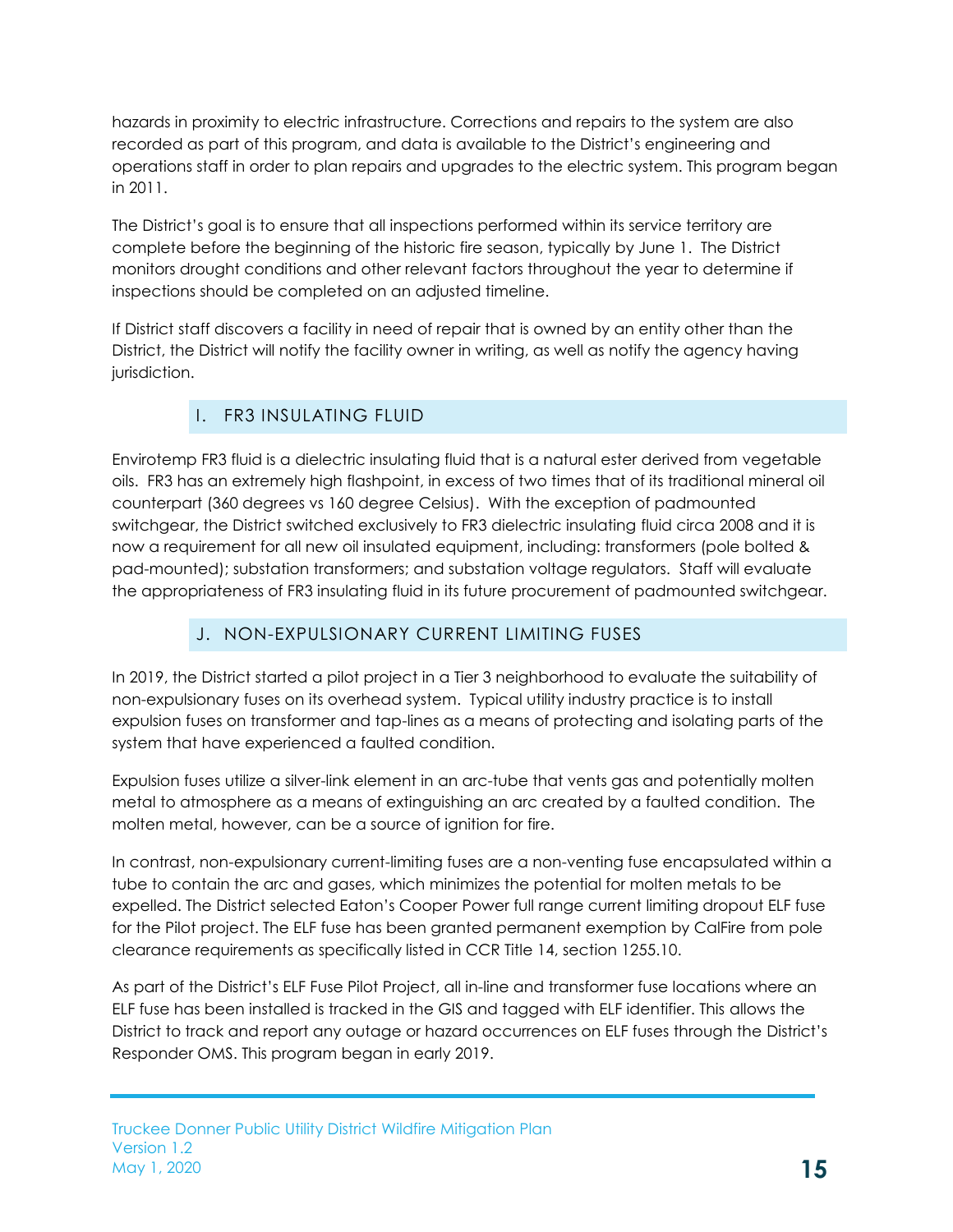Staff completed the evaluation of the ELF fuses, validating and confirming their suitability and effectiveness for the District's electric system. Beginning 2021, staff will be implementing a three year capital improvement project and funding to replace all overhead fuses in the distribution system with ELF fuses.

# K. WORKFORCE TRAINING

The District has developed rules and complementary training programs for its workforce to reduce the likelihood of an ignition. All field staff will be trained annually: in the content of the WMP; in proper use and storage of fire extinguishers; in required pre-job briefings to discuss the potential(s) for ignition, environmental conditions (current and forecasted weather that coincides with the duration of work for the day); and in identifying the closest fire extinguisher.

# L. RECLOSER OPERATIONAL PRACTICE

Annually, the District will disable all automatic reclosing function for all Automatic Circuit Reclosers (ACRs or reclosers) on its system, (i.e. one-shot operation). This ensures there will be no automatic circuit reclosing during the fire season. Fire season is typically defined as early June through early November but may be extended based on actual fire danger.

Operational needs may change due to extended/early winter conditions within the service district. During these types of weather events the Electric Operations Manager or his designee may suspend the summer one shot operation practice and return the automatic system reclosures to normal operation. In the event there was the lack of winter precipitation, reclosures may be placed on one shot early ahead of the summer months due to the dry conditions.

# M. DE-ENERGIZATION

The District, in consultation with the local Truckee Fire District and water utility staff, has evaluated the efficacy of a Public Safety Power Shutdown (PSPS). Major considerations included: the Districts heavy-loading construction standards which are hardened to withstand high wind, snow loading, and ice formation; the offset between when the District's overhead electric distribution system experiences its most severe weather threats (i.e. severe winter storm(s) and the weather conditions during red-flag warnings (i.e. typically in late Summer/Fall with only moderate weather threats); and the potential negative impacts to fire response, water supply, public safety, and emergency communications should a fire occur while the District deenergized a portion or all of its system.

The District, due to its location from 6,000 to 8,500 feet altitude, experiences severe winter weather including blizzards and atmospheric river precipitation events. It is not uncommon for these extreme weather events to include, in addition to rain, snow, and ice, winds in excess of 100 miles per hour. For these reasons, the District's overhead electric system is built to a heavyloading construction standard. In addition, during these extreme winter events the wildfire threat is minimal.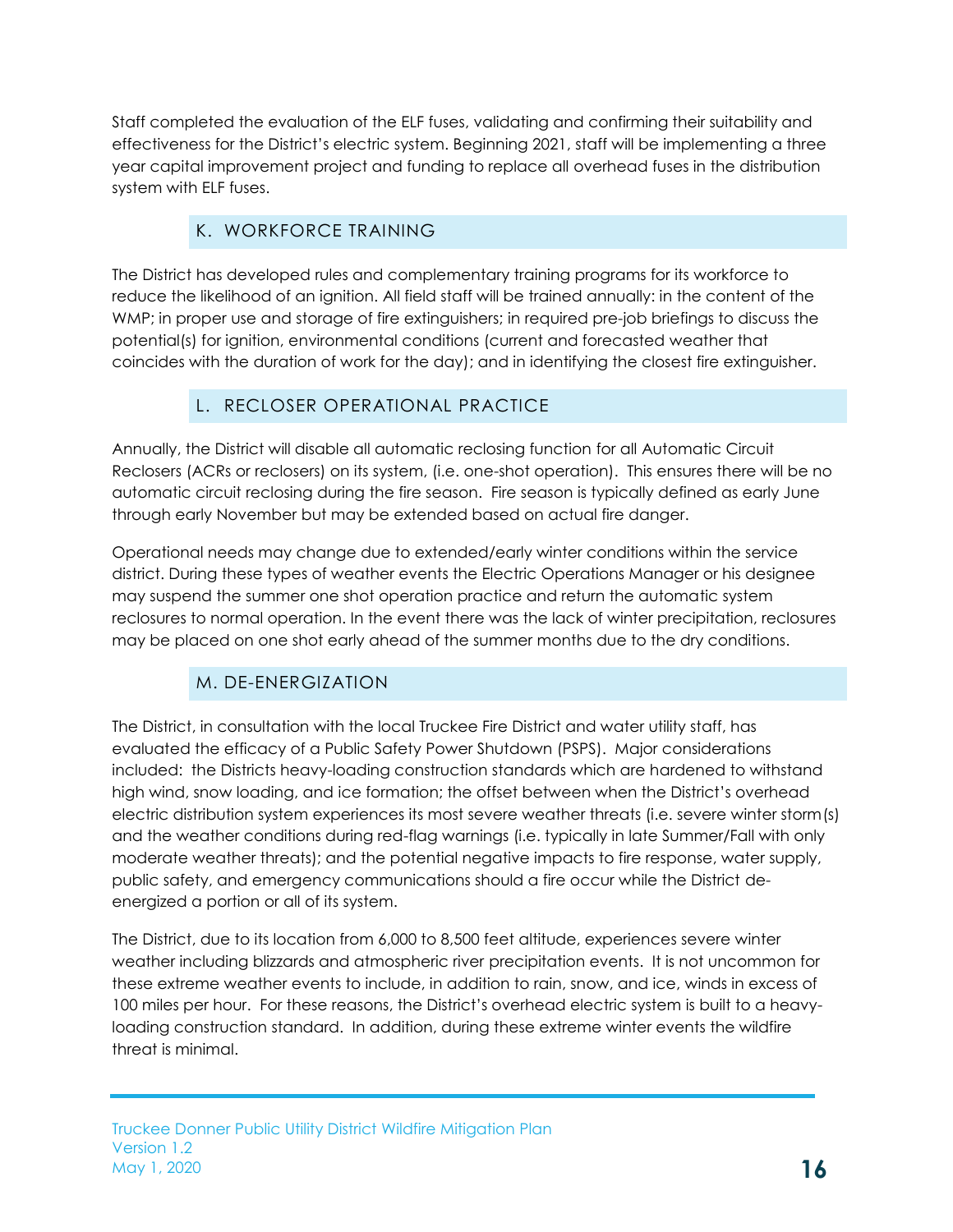During red flag warnings however, which again occur in late Summer/Fall, the winds that accompany these events are typically a fraction of what the District's overhead electric distribution system experiences in the winter and what our predominately pine forests can withstand. During red flag warnings, the most likely cause of wildfire ignition is lightning strikes, transportation, illegal fireworks, or recreation.

While the District is willing to take whatever steps are necessary to protect our community and the public that we serve, the risks and potential consequences of initiating a PSPS are significant and extremely complex. Foremost concerns include: potential loss of water supply to fight wildfires due to loss of production wells and pumping facilities, negative impacts to emergency response and public safety due to the historic disruptions in Internet and cell phone service during periods of extended power outages, and the loss of key community infrastructure and operational efficiency that occurs during power outages.

Based on the above considerations, the risks of implementing a PSPS program seem to far outweigh the chances that the District's electric overhead distribution system would cause a catastrophic wildfire. The District, on a case-by-case basis, has historically and will continue to consider de-energizing a portion of its system in response to a known public safety issue or in response to a request from an outside emergency management/response agency. Any deenergizing will be performed in coordination with District water utility staff and key local partner agencies. The District will also monitor the evolution of PSPS implementation by other California electric utilities to continue to refine its evaluation of this important topic.

While the District has not implemented PSPS for its system, the District's is a Transmission Dependent Utility of NV Energy who, shortly after the District adopted the original WMP, announced their own de-energizing program called Public Safety Outage Management (PSOM). It is possible that, during extreme fire danger, the District could experience a systemwide outage due to a loss of transmission from NV Energy which will likely be from a PSOM event.

As a result the District, and other key local agencies, held a series of meetings with NV Energy to fully understand the conditions under which NV Energy would de-energize transmission and to develop communication protocols so that NV Energy could notify the District and the District could notify key agencies and our customers. The District has developed a list of critical agencies/emergency responders with a commitment to make direct contact should NV Energy announce a potential PSOM. The District has also conducted extensive customer outreach to encourage them to sign up for PSOM alerts. It should be noted that NV Energy did not have any PSOM events in 2019

# N. RE-ENERGIZATION

District staff, using the GIS system, have created Re-energization route maps. In order to patrol the District's primary overhead lines in a timely manner prior to re-energizing after an outage event, District staff have identified and categorized patrol routes by access type for the electric system. This includes overhead lines that can be patrolled by driving, walking, ATV, or helicopter.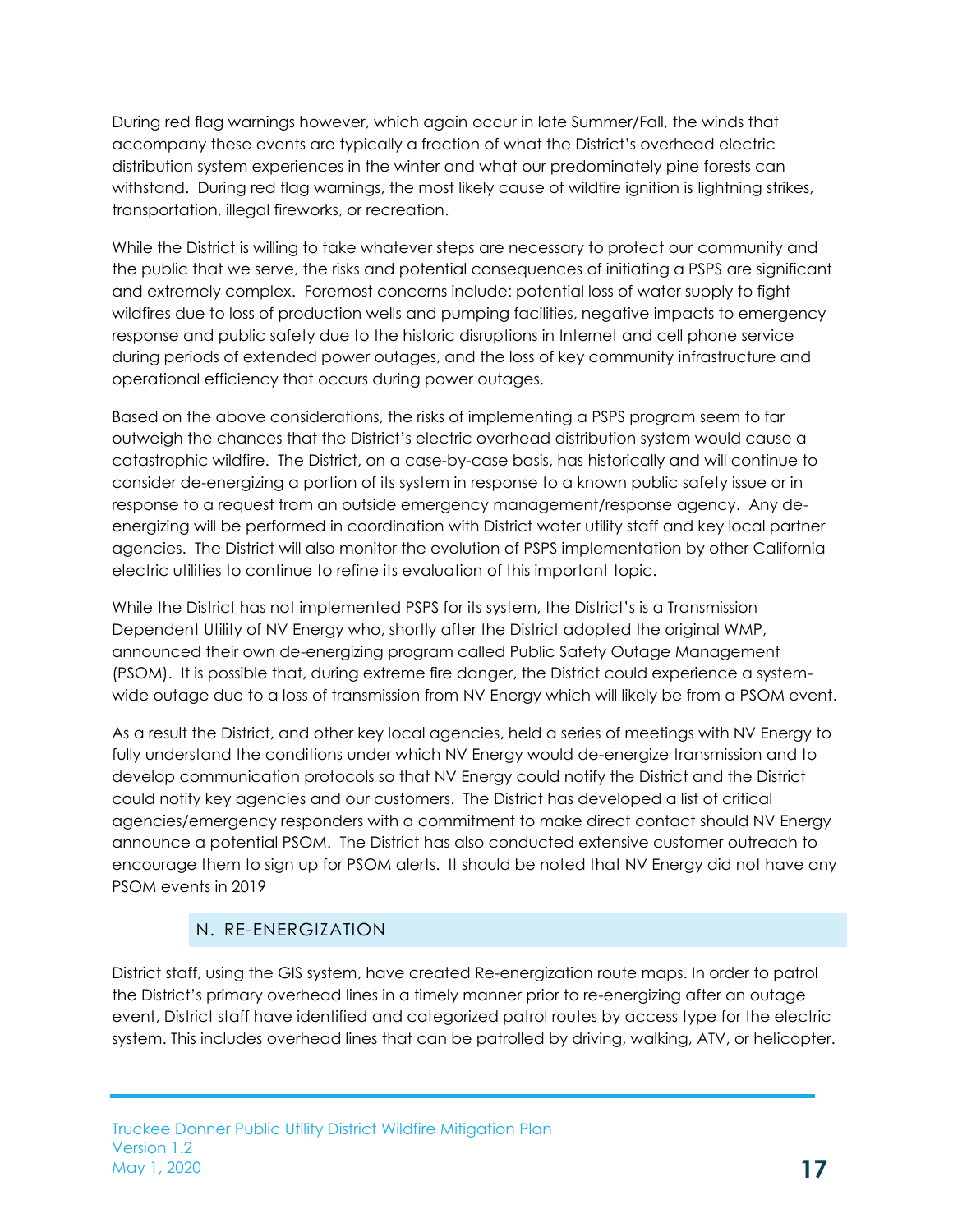These routes have also been created for patrolling District feeders in order to complete patrols in the most efficient and timely manner possible. Driving routes for electric lines along roadways have been created in order to eliminate or reduce back-tracking. In addition, drop off and pick up locations for lines requiring walking or snow-shoeing have been identified in order to utilize electric crew time during an outage in the most efficient way possible and ensure that power is restored both safely and quickly.

District staff used the GIS system to identify and create restoration maps based on priorities. These include:

- Critical loads, (District Office, Fire, Police, Hospital, Telecom)
- **TDPUD** water facilities
- Circuit loading, (Customers per circuit)
- Residential vs. Commercial

Each feeder was ranked with a score of 1-17 based on the number of Total Customers (TC), Critical Customer Count (CC), Residential Customer Count (RC), Commercial Customer Count (CM), and number of TDPUD Water Faculties served (WF). The ranking score was then totaled to determine a Total Priority Ranking (TC+CC+RC+CM+WF = Total Priority Ranking). This would be the basis for restoration order, then physical circuit layout within the District was factored in to determine the shortest patrol route and fastest restoration time.

<span id="page-17-0"></span>This program began in the summer of 2019.

# O. TREE ATTACHMENTS (LEGACY ATTACHMENTS)

The District has legacy attachments to trees that consist of: service drop(s); secondary conductor(s); or, security lighting. Although these installations are permitted pursuant to Title 14 CCR §1257, the District does not engage in this practice for new installations.

Existing tree attachment service drops are tracked within the GIS in order to identify locations where trees and branches may be a potential hazards to electric infrastructure and provide District crews with location information for inspecting tree attachments. Legacy tree attachments are no longer allowed and any time an attachment is removed due to a fallen tree or other reason a utility pole is installed in its place

Pursuant to Title 14 CCR §1257; annually starting in 2020, contract tree crews are trimming the area of the attachments and performing an inspection. Any hazard found is immediately reported to District staff for mitigation. All new service installations will be fed from an underground source and comply with Article P – Proposed Service Requirements.

#### P. PROPOSED SERVICE REQUIREMENTS

Since circa 1995, District code has required all new or reconstructed developments to take service from the District via an underground system; however, exceptions exist in current District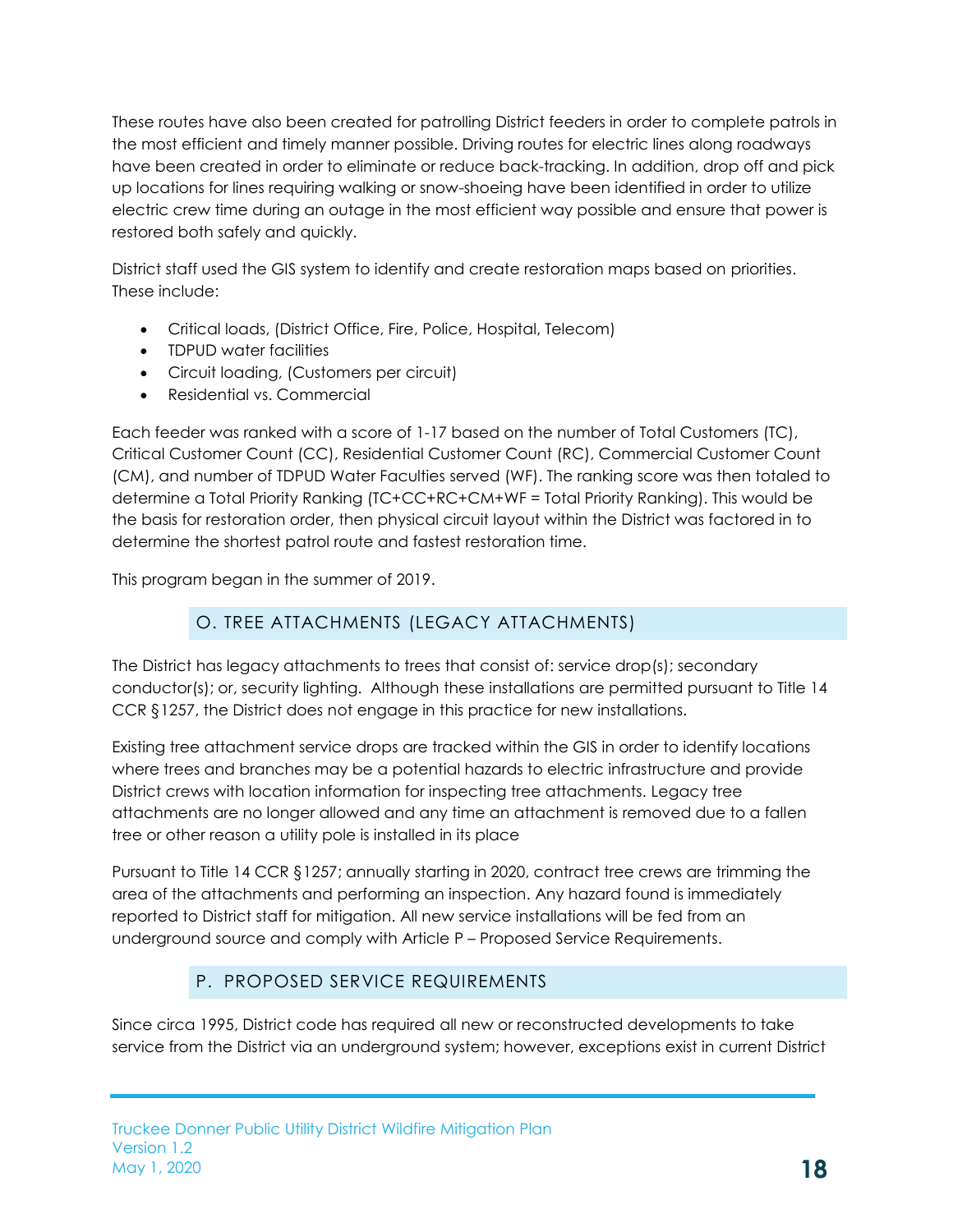Code for some single family residences. The District seeks to minimize the installation of overhead power lines where practicable and will therefore, recommend an underground requirement for all electric services and consider the following:

- All new installations will be required to take service from an underground source;
- Like-for-like panel replacements will be required to convert to underground service;
- Upgraded panel replacements will be required to convert to underground service;
- The District will not attach to trees for any reason;
- The District may consider a cost-sharing program for customers that desire to convert an existing overhead service to an underground service; and
- Customer(s) receiving service via legacy tree attachment(s) will be required to comply with Article P – Proposed Service Requirements.

#### Q. COVERED PRIMARY JUMPER WIRE

The District is implementing the use of covered (i.e. Tree wire) primary jumper wire in place of bare wire. Primary jumpers are used to connect transformers, UG risers and fuse cutouts to main overhead circuit conductors. The use of covered primary jumper wires helps to minimize the unintentional contact [with] wildlife and windblown debris. This practice will also help mitigate [the] possibility of a flashover that may result in ignition of electrical facilities and the surrounding areas.

#### **VI. COMMUNITY OUTREACH AND PUBLIC AWARENESS**

As a key publicly-owned agency, the District has extensive relationships across all organizations in the community. This includes direct interactions with the agencies directly responsible to fight fires (Truckee Fire District and Cal Fire), agencies leading emergency response efforts (Town of Truckee, Nevada County, and Placer County), along with key public and private land-owners (United States Forest Service, California State Parks, Tahoe Donner Association, Tahoe-Truckee Airport District, etc.). The local agencies and land-owners work collaboratively together to educate each other and the community. District staff regularly provide information to these agencies including updates on fire, vegetation management requirements, and District programs.

As the local electric and water utility, the District has robust community outreach and marketing programs to effectively communicate with our customers and community. All Board meetings are publicly agendized and the regularly scheduled Board meetings are broadcast live on local TV (Truckee Tahoe Community Television), streamed live from the District's website [\(www.tdpud.org](http://www.tdpud.org/)), and archived on District's website for access after the meeting.

The District is active in the community, typically attending dozens of community events each year including: Truckee Day; Truckee Thursday's; Tahoe Truckee Earth Day; Truckee Home Show; Truckee Farmers Market; Truckee Block Party; and Big Truck Day. The District staffs booths, has staff available to interact with the community, and delivers energy, water, and customer programs directly to our customers. This includes providing information on the Districts Vegetation Management Program, free de-energizing of customers overhead service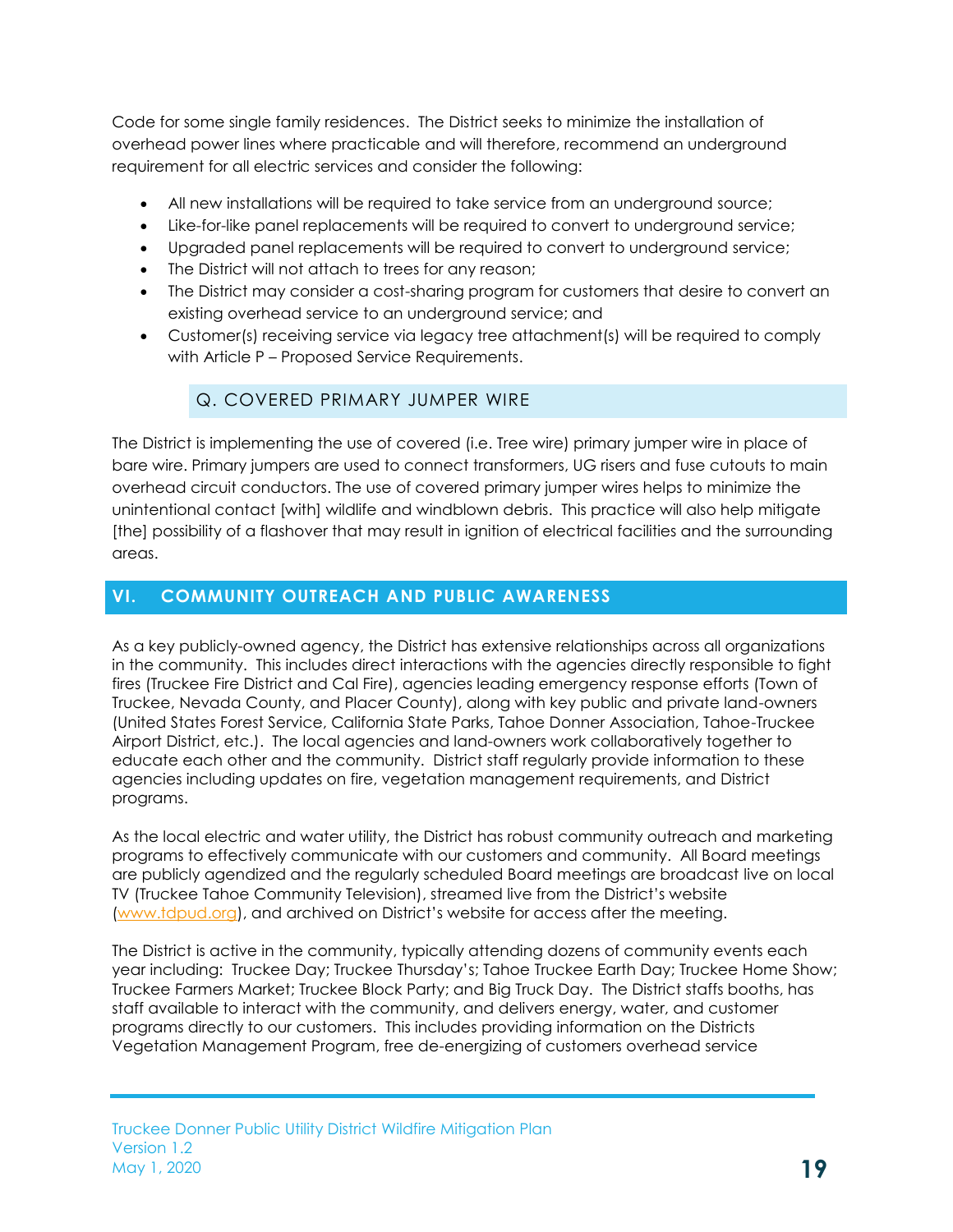connections to allow them to clear defensible space while working safely, and educating the community on the District's overall efforts to respond to catastrophic wildfires.

The District also has robust marketing and communication efforts leveraging the website [\(www.tdpud.org\)](http://www.tdpud.org/), social medial (Facebook/Twitter/YouTube), bill stuffers, print ads, and digital marketing. The District is a regular advertiser in the Sierra Sun, Moonshine Ink, Truckee Chamber of Commerce, Tahoe Donner News, The Shire, and on KTKE 101.5 local radio. In addition, the District has a new customer lobby designed to enhance customer engagement with ready access to customers service representatives, extensive digital media to educate customers, and engaging displays to capture the visitors attention.

With regards to fire-related community outreach, the District has been very active promoting the Vegetation Management Program; including the recent regulatory changes increasing the vegetation clearances. The District sends out an annual bill insert to all customers along with information on the website, social media, digital media, print advertising, and radio. The District has worked with Tahoe Donner Association, which is located in a Tier 3 area and has almost half of the District's residential connections, to include an extensive article in the monthly Tahoe Donner News regarding fire, vegetation management, and everyone doing their part.

District staff previously participated in a local event (Wildfire Prevention and Preparedness Town Hall) hosted in partnership by the Nevada County Office of Emergency Services, Truckee Police Department & Emergency Services, and Truckee Fire Protection District. District staff set up a table-top at the event to share information and participated in a panel discussion. Other participants included: CAL FIRE, Placer County Office of Emergency Services, Fire Safe Council of Nevada County, Placer County Fire Safe Alliance, Truckee Tahoe Unified School District, Tahoe National Forest, Tahoe Forest Hospital, and California Highway Patrol. Participation in similar events is expected for 2020.

For preparation of the original SB 901 Wildfire Mitigation Plan, District staff worked extensively with Truckee Fire Protection District, CAL FIRE, Town of Truckee, Nevada & Placer Counties, and many other local agencies and stakeholders. The District conducted a publically agendized Board Workshop on wildfire, March 6, 2019, a second Workshop specifically on the WMP in June 5, 2019, followed by formal adoption of the WMP by the District's Board in July 17, 2019.

Since adoption of the plan by the District's Board in July of 2019, the WMP was reviewed by an independent, third-party expert (Navigant Consultant) who confirmed that the District's WMP meets the requirements of SB901. Navigant made a presentation to the District's Board in December of 2019.

#### <span id="page-19-0"></span>**VII. RESTORATION OF SERVICE**

Although the District does not have a PSPS operational practice, it may participate for one of the following reasons:

- If an outside emergency management/emergency response agency request a power shutdown;
- If the District elects to de-energize segments of its system due to extreme weather; or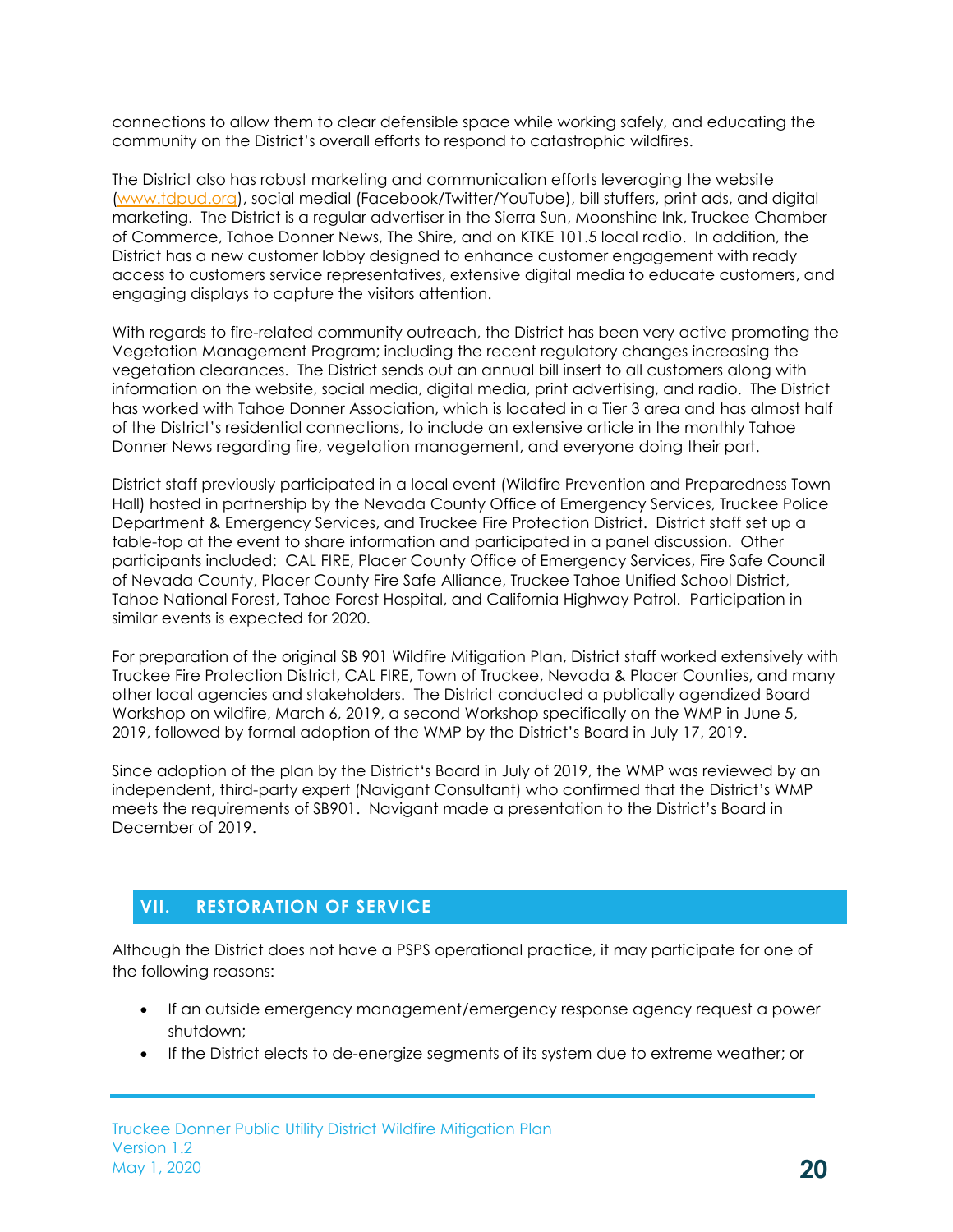As a result of a NV Energy Public Safety Power Shut Off (PSOM) event.

In such events the District staff will patrol the affected portions of the system before the system can be re-energized. Suspect equipment or distribution lines that cannot be patrolled will remain de-energized. In addition, system performance abnormalities will be monitored via the District's SCADA system and its AMI/OMS systems. For more information please see Reenergization on page 19.

In addition, TDPUD participates with California Emergency Management Agency (CEMA) and California Utilities Emergency Association (CUEA). CEMA is a California agency responsible for overseeing and coordinating emergency preparedness, response, recovery and homeland security activities while CUEA serves as a point-of-contact for critical infrastructure utilities and Cal OES before, during and after an event to facilitate communications, provide emergency response and support emergency planning, mitigation, training, exercises and education.

# <span id="page-20-1"></span><span id="page-20-0"></span>**VIII. EVALUATING THE PLAN**

#### <span id="page-20-2"></span>A. METRICS AND ASSUMPTIONS FOR MEASURING PLAN PERFORMANCE

The District is tracking two metrics to measure the performance of this Plan:

- (1) Number of fire ignitions; and
- (2) Wire down events within the service territory

In 2019, District staff started capturing wire down and fires caused by District facilities in GIS. This will help with reporting and identifying trouble areas in the future Metric

#### 1: Fire Ignitions

For purposes of this metric, a fire ignition is defined as follows:

- The District's electrical infrastructure was associated with the fire;
- The fire was self-propagating and of a material other than electrical;
- The resulting fire traveled greater than one linear meter from the ignition point; and
- The District has knowledge that the fire occurred.

In future Wildfire Mitigation Plans, the District will provide the number of fires that occurred that were less than 10 acres in size. Any fires greater than 10 acres will be individually described. Any ignition will be reported to management and firefighting agencies.

#### <span id="page-20-3"></span>Metric 2: Wires Down

The second metric is the number of wire-down events within the District's service territory. For purposes of this metric, a wire-down event includes any instance where primary distribution conductor falls to the ground or on to a foreign object, defined as: any object not specifically an asset of the District (i.e. phone, cable, trees, etc.).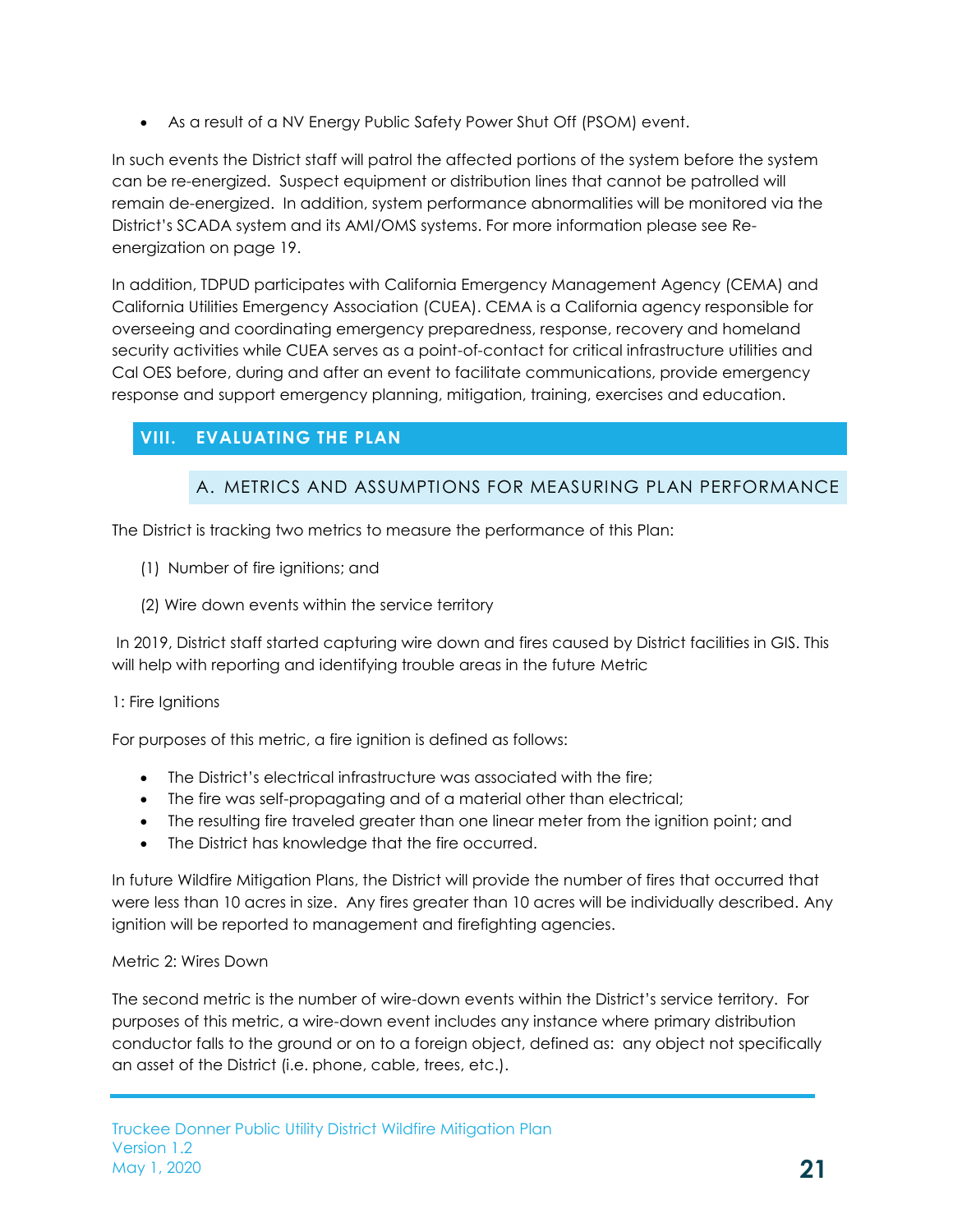The District will not normalize this metric by excluding unusual events, (i.e. severe storms, car versus pole incidents, or snow unloading). However, the District will supplement this metric with a qualitative description of any such unusual events.

#### B. IMPACT OF METRICS ON PLAN

<span id="page-21-0"></span>The District anticipates relatively limited data will be gathered through these metrics, particularly in the initial years. Therefore, it will be difficult to draw meaningful conclusions based on this data. The District will evaluate modifying these metrics or adding additional metrics in future years as more data becomes available and situational awareness continues to improve.

#### C. MONITORING AND AUDITING THE PLAN

<span id="page-21-1"></span>This Wildfire Mitigation Plan is subject to review by the District's Board of Directors. The District will present this Plan to its Board on an annual basis.

The Electric Utility Director, or designee, will at least, on a semi-annual basis, update the General Manager regarding the Plan's implementation, identified deficiencies or recommendations for updating.

# D. IDENTIFYING AND CORRECTING DEFICIENCIES IN THE PLAN

<span id="page-21-3"></span><span id="page-21-2"></span>Achieving a robust, all-encompassing plan to mitigate wildfire risk is the primary objective of this document. Staff have the role of vetting current procedures and recommending changes or enhancements to build upon non-optimized strategies in the Plan. Either due to unforeseen circumstances, regulatory changes, emerging technologies, or other rationales, deficiencies within the Plan will be sought out and reported to the Board in the form of an updated Plan on an annual basis.

The Electric Utility Director, or their designee, will be responsible for spearheading discussions on correcting deficiencies when updating the Plan for its annual presentation to the Board. All stakeholders are empowered to suggest improvement opportunities, including, but not limited to: field crews; management; auditors; fire safety professionals; and, members of the public.

# E. MONITORING THE EFFECTIVENESS OF INSPECTIONS

The District currently utilizes General Orders 95 (GO95) and 165 (GO165), respectively, as its guide to inspect its system. Field staff routinely patrol the service territory and correct deficiencies as they are encountered. The District tracks deficiencies that are repaired upon discovery within its Geographical Information System (GIS) and consistent with the guidelines of GO 95 and 165, respectively. Further, for deficiencies that cannot be repaired upon discovery, they are assigned a priority level. The repairs are defined as Level 1 (highest), Level 2 (moderate), or Level 3 (lowest) as defined by GO 95, Rule 18 (Exhibit F), with the discovery, remedy and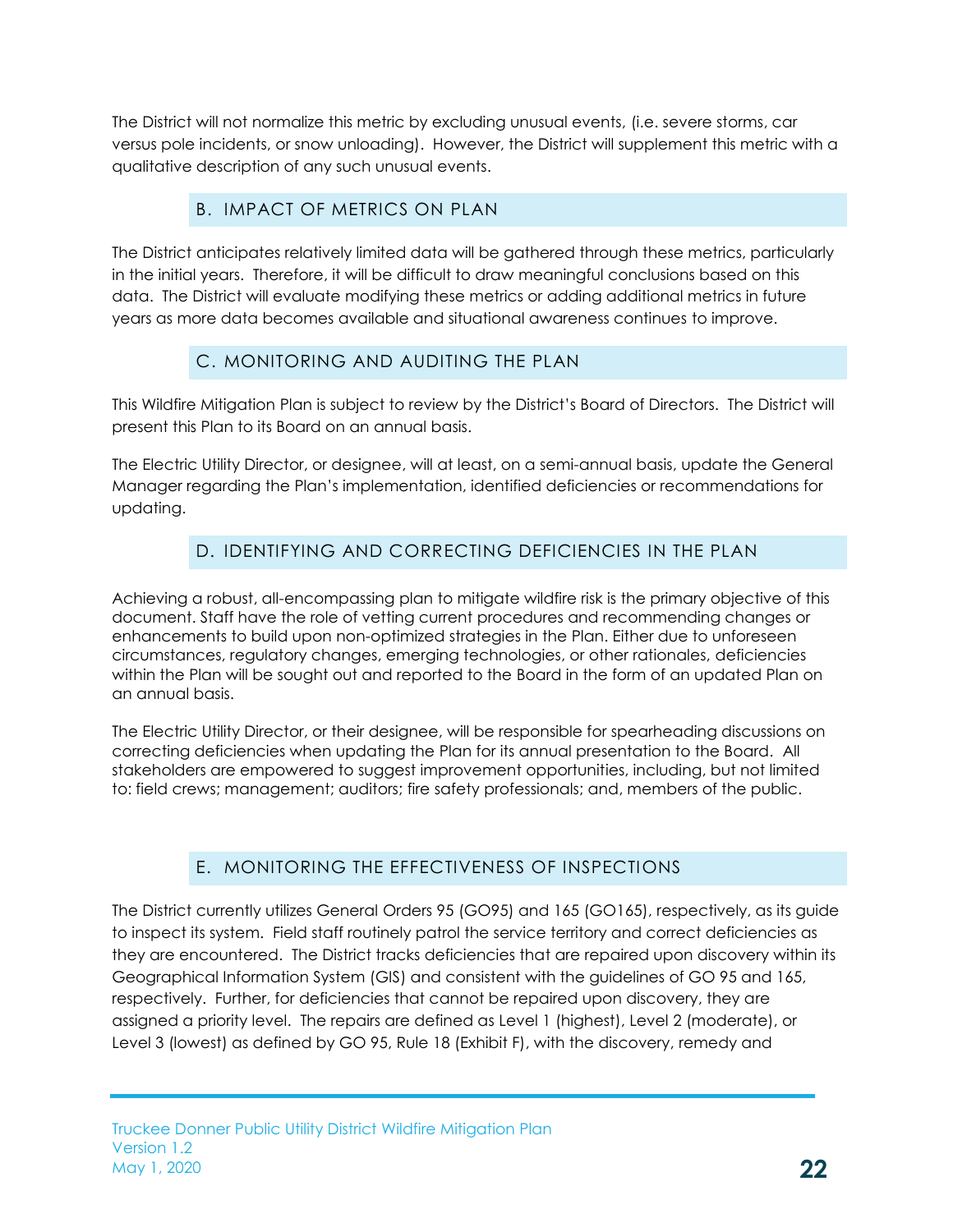supporting documentation being tracked within the District's Geographical Information System  $(GIS)$ .

District staff will report as part of its annual WMP presentation to the Board, the number of deficiencies found; the number of deficiencies repaired within the defined priority timeline and the number of outstanding deficiencies that were not repaired within the defined timeline.

# <span id="page-22-0"></span>**IX. INDEPENDENT AUDITOR**

Public Utilities Code section 8387(c) requires the District to contract with a qualified independent evaluator with experience in assessing the safe operation of electrical infrastructure to review and assess the comprehensiveness of this Plan. The independent evaluator must issue a report to be posted on the District's website. This report must also be presented to the District's Board at a public meeting. The District hired Navigant Consulting in 2019 to conduct the independent audit. Navigant presented their finding to the District Board on December 4, 2019 and concluded that:

- 1. TDPUD's WMP aligns appropriately with PUC Section 8387 and includes all required elements
- 2. TDPUD's Plan is determined to be comprehensive

The District's WMP satisfied the requirements of SB 901and this updated WMP considers the recommendations of the independent auditor.